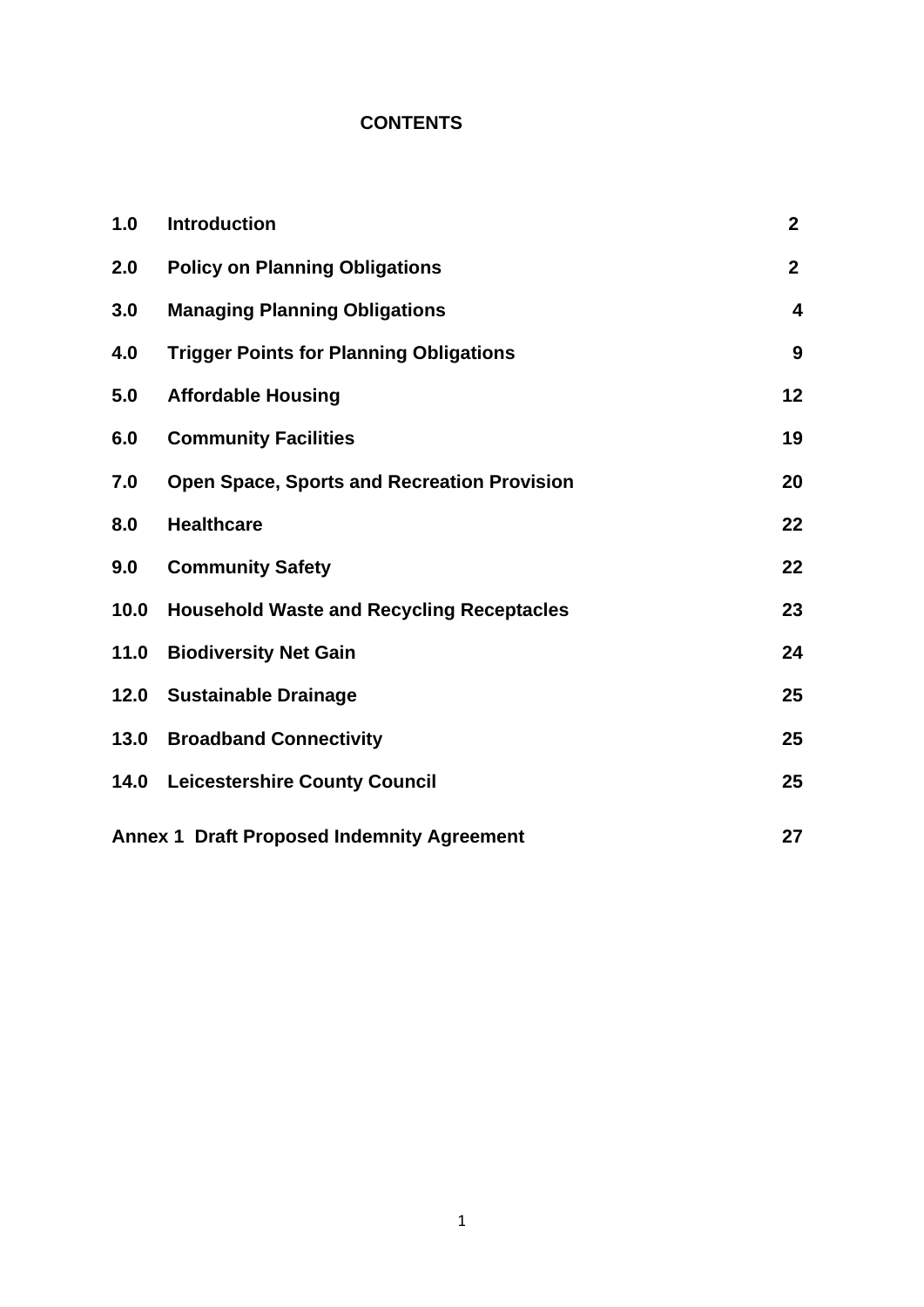# **1. INTRODUCTION**

- 1.1 The Planning obligations Supplementary Planning Document (SPD) has been prepared to Inform developers, landowners, infrastructure providers and local communities about the approach Harborough District Council (HDC) takes to secure a range of community infrastructure and affordable housing through the planning obligations process.
- 1.2 A planning obligation is legally enforceable and entered into under section 106 (S106) of the Town and Country Planning Act 1990 (As Amended). Harborough District Council (together with Leicestershire County Council) can enter into S106 planning agreements with developers/landowners to ensure the provision of necessary infrastructure and local services, to mitigate the impacts of new development.
- 1.3 This SPD replaces the previous HDC Planning Obligations SPD 2017 and is informed by:-
	- The Harborough District Council Local Plan (2011-2031) adopted 2019
	- The Community Infrastructure Levy Regulations (2010) As Amended
	- National Planning Policy Framework (July 2021)
	- National Planning Practice Guidance (2014 and continually updated)
	- Leicestershire County Council Planning Obligations Policy adopted 2019
- 1.4 The requirements for a planning obligation will depend on whether the current capacity of the existing infrastructure or services can support a new development. If the capacity cannot support a new development, then planning obligations will be required to mitigate the impacts and provide the necessary infrastructure and services to support sustainable growth and development

# **2.0 POLICY ON PLANNING OBLIGATIONS**

- 2.1 National Planning Policy Framework (NPPF) July 2021 paragraphs 57 states planning obligations must only be sought where they meet all of the following three tests:-
	- Necessary to make the development acceptable in planning terms
	- Directly related to the development
	- Fairly and reasonably related in scale and kind to the development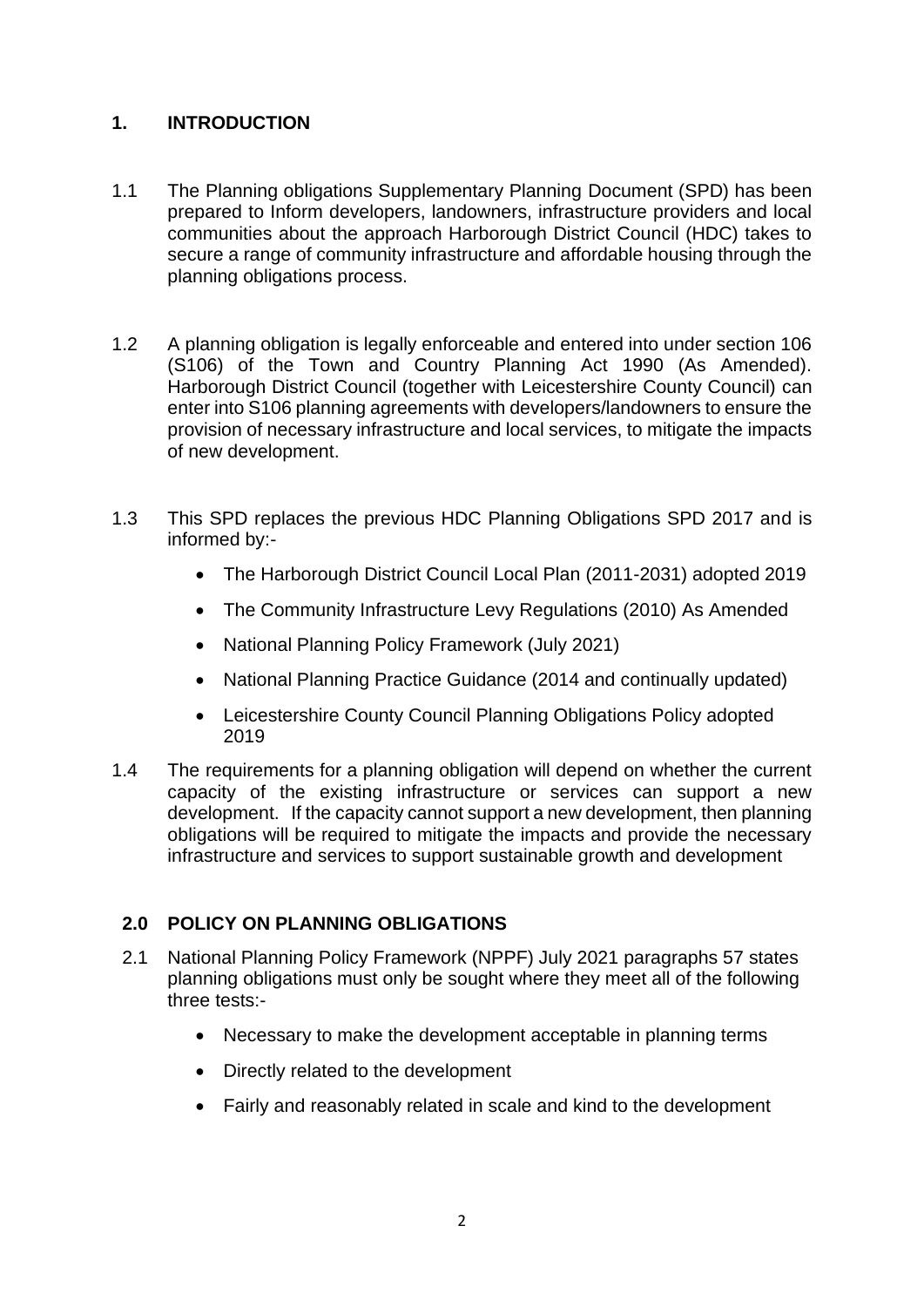- 2.2 The above three tests are known as the 'CIL Tests' after the Community Infrastructure levy Regulations (CIL) as defined in Regulation 122(2) of the CIL Regulations which make them a statutory requirement.
- 2.3 Harborough District Council will consider the request for each planning obligation in accordance and in compliance with the CIL Tests.
- 2.4 On 1<sup>st</sup> September 2019 revisions to the CIL regulations (2019) removed the limits on the pooling of no more than five obligations for a project or type of infrastructure.
- 2.5 The HDC Local Plan  $(2011 2031)$  adopted in 2019 along with the made neighbourhood plans and adopted minerals and waste plans, form the overall development plan for Harborough District. The Local Plan is the starting point for considering whether planning applications can be approved.
- 2.6 Local Plan policy IN1-*Infrastructure Provision* defines the levels of infrastructure necessary to mitigate the development proposals in the Plan. Local Plan Policy H1 – *Provision of New Housing* and Local Plan Policy H2 – *Affordable Housing* supports the development of an appropriate mix of housing including provision of lower cost affordable homes to rent through social housing providers which are secured through planning obligations.
- 2.7 Policies in the Local Plan indicates areas which are likely to be the subject of planning obligations
	- Affordable Housing
	- Community Facilities
	- Open Space, Sport and Recreation Provision
	- Cemeteries
	- Education
	- Highways and Transportation
	- Library Services and associated facilities
	- Recycling and Waste
	- Health Care
	- Policing and Fire and Rescue
	- Flood mitigation
	- Sustainable Urban Drainage Systems

Further details of specific obligations required for each site are set out within the Local Plan policies and site allocations.

- 2.8 Obligations may also be sought towards other types of infrastructure or project which are necessary to make development applications acceptable in planning terms. The need for these will be determined on a case-by-case basis.
- 2.9 Leicestershire has a two-tier system of local government. Services such as housing, community facilities, open space and waste collection are the responsibility of the seven District and Borough Councils in the County. The County Council is responsible for the provision/commissioning of a range services including education, highways, transport, libraries, social care, public health and waste disposal.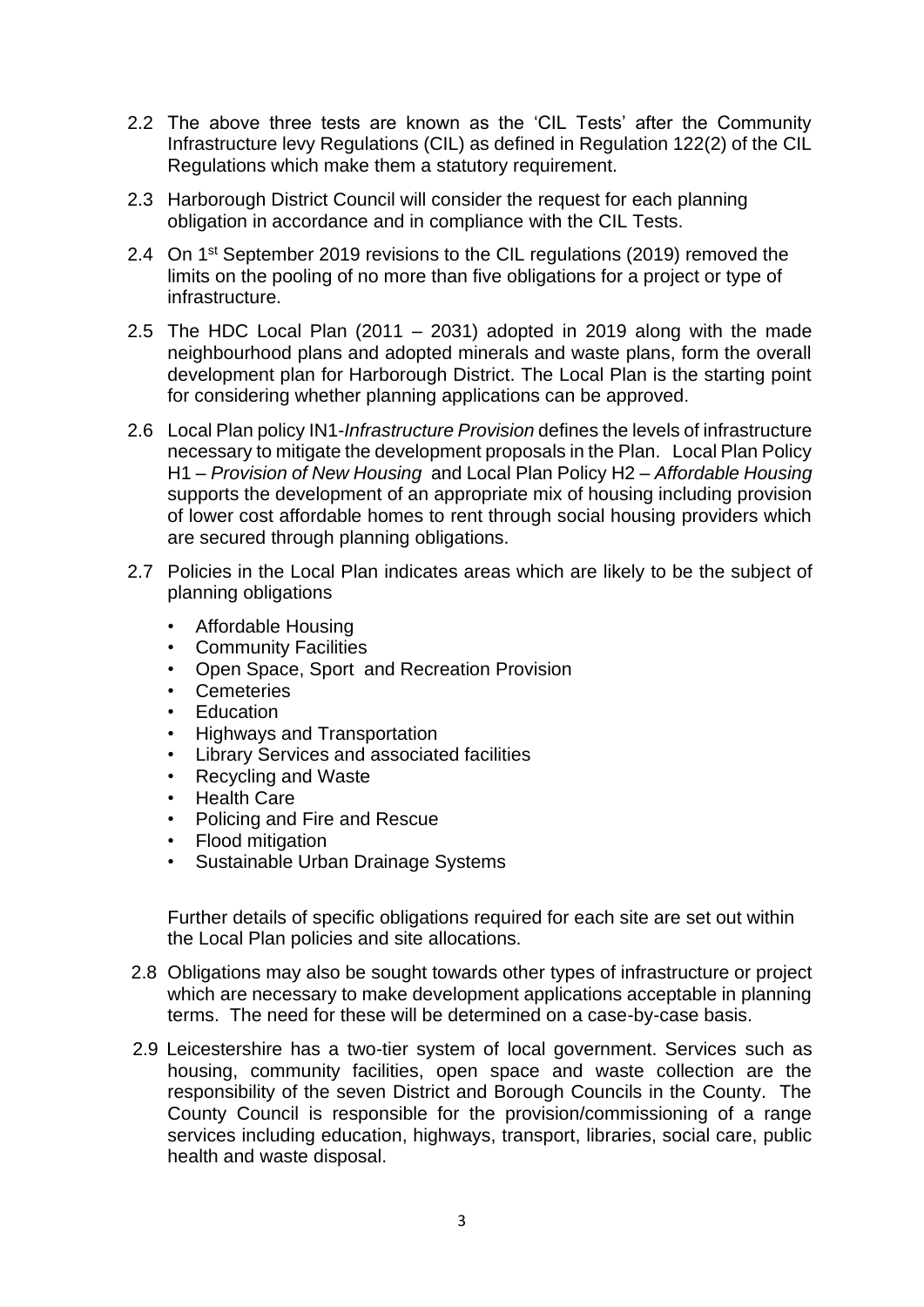# **3.0 MANAGING PLANNING OBLIGATIONS**

- 3.1 This section sets out the guidance for applicants for planning permission, infrastructure providers and community groups about how Harborough District Council manages the Planning Obligation process. The process includes making policy, considering applications for planning permission, negotiating, and amending S106 obligations, and monitoring the delivery of planning obligations.
- 3.2 Alongside the Harborough District Council *Planning Obligations SPD,* reference should be made to the adopted development plan, national planning policy and national planning practice guidance to assist in understanding what may make a new development acceptable in planning terms.
- 3.3 A Supplementary Planning Document (SPD) provides more detailed guidance about policies in the Local Plan. Whilst it is not part of the Local Plan itself and not subject to independent examination, it has been subject to public consultation and is a material consideration in determining planning applications.
- 3.4 The adopted Harborough Local Plan 2011 2031 and 'made' Neighbourhood Plans, are available at the following link: [Adopted Local Plan | Harborough Local Plan](https://www.harborough.gov.uk/local-plan)  [2011-2031 | Harborough District Council.](https://www.harborough.gov.uk/local-plan)
- 3.5 Policy IN1 Infrastructure Provision seeks to secure appropriate infrastructure and part of the Local Plan, includes an Infrastructure Delivery Plan (IDP), which sets out the framework for what types of infrastructure are needed to support development levels specified in the Local Plan.

#### **Cross Boundary Applications**

 3.6 Where a planning application site falls partially within or close to the administrative boundary with another neighbouring local planning authority area, the planning case officer will consult with all relevant parties, including neighbouring authorities, as required, as part of the normal decision making process. Any cross-boundary implications would be considered as part of managing the process.

# **Viability**

- 3.7 Government guidance on viability was updated in September 2019. The aim of the guidance was to ensure that viability is considered upfront, as part of the plan-making process. It also clarified that the costs of complying with planning policies should be reflected in the land value. Where a viability assessment is submitted to accompany a planning application, the PPG clearly states that this should be based upon and refer back to the viability assessment that informed the Local Plan, and the applicant needs to provide evidence of what has changed since then. Therefore, if there are any site specific factors that mean the viability of a particular site differs significantly from that modelled in the whole plan viability testing, applicants can submit a viability appraisal setting out the reasons that necessitate a site-specific viability appraisal.
- 3.8 The Government is keen to increase the transparency of the viability process and the PPG clearly states that any site specific viability appraisals should be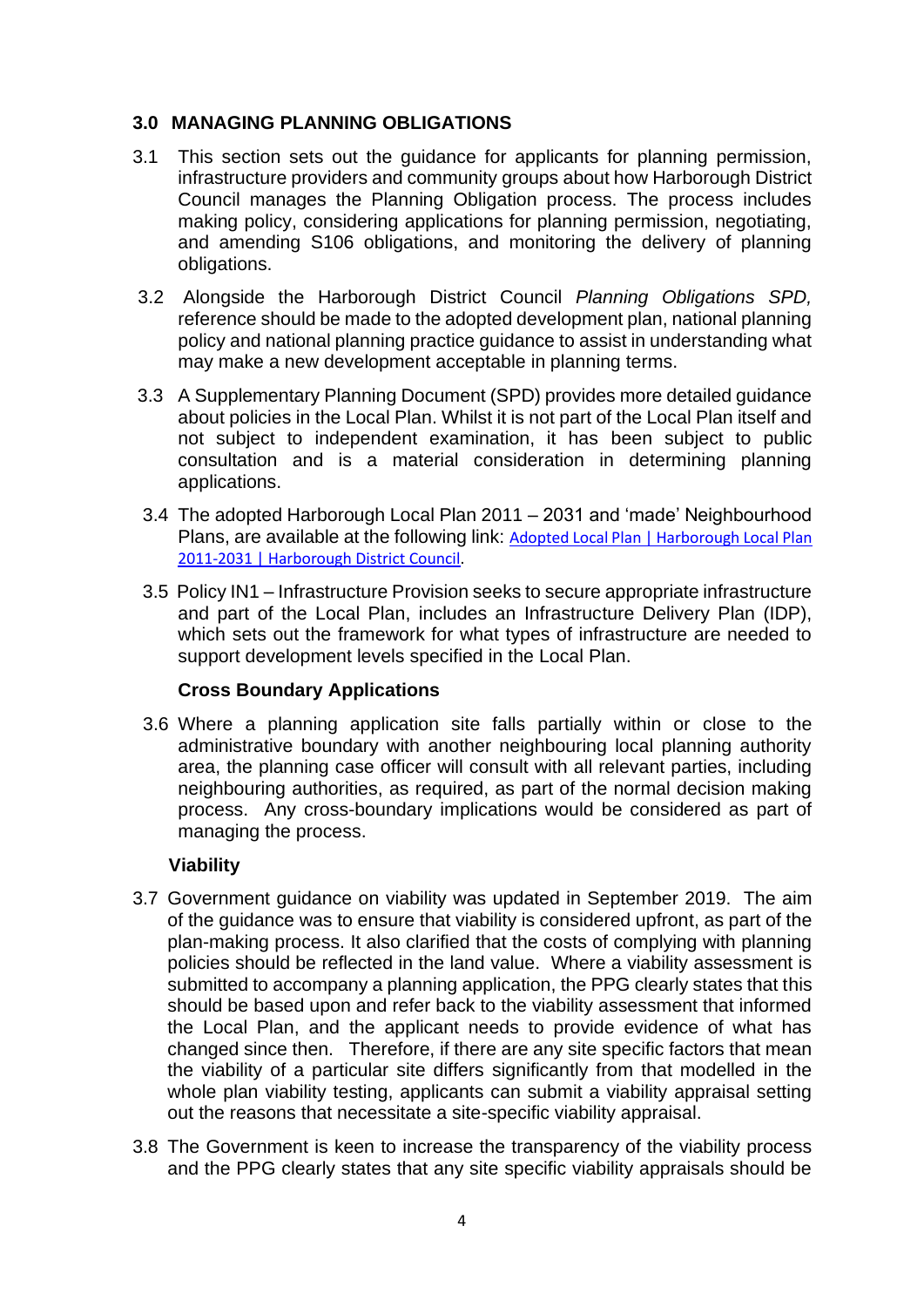prepared on the basis that they will be made publicly available other than in exceptional circumstances. The PPG continues that even in those exceptional circumstances an executive summary of the viability appraisal should be made publicly available. To aid understanding, the Council encourages summaries of site specific viability appraisals to be prepared in all cases. The Council will therefore publish any viability appraisals submitted in support of planning applications on our website, except where the need for an executive summary only has been robustly evidenced and agreed.

 3.9 As explained in para 5.3.10 of the adopted Local Plan, where site specific viability appraisals are submitted the Council will commission an independent review of the viability assessment and the applicant will be required to pay for the cost of this independent review. In line with the PPG on viability, where a lower amount of affordable housing is agreed, a review mechanism or clawback clause may be required in the s106 to enable compliance to be achieved over the lifetime of project.

#### **Pre-application**

- 3.10 At the pre-application stage officers of the Council will advise and consider the potential impacts on infrastructure and the need for planning obligations which would be necessary to make development acceptable. Officers of the Council will decide, based on the scale, size and nature of the proposal, if specific infrastructure providers should be invited to advise at the pre-application stage.
- 3.11 The Council also encourages developers of all potential major residential, employment and mixed-use schemes to conduct early public consultation and pre-application consultation with a broad range of service providers and to contact local organisations and identify what local infrastructure may be needed to support new development. The Parish and Community Facilities Officer at Harborough District Council, maintains a list of appropriate contacts at parish level and can assist further.

#### **Submitted Planning Applications**

- 3.12 Planning applications should be accompanied by details to identify the likely impacts of a new development proposal on local infrastructure/services. Developers should give consideration to the range of planning obligations, which are necessary and provide them in the supporting details.
- 3.13 Where an application site lies partially within a neighbouring local authority area, Harborough Council would seek to co-ordinate proportionate responses in relation to planning obligations as far as possible. However, if agreement cannot be reached the Council will seek obligations relating to the part of the site which lies within its administrative boundary.
- 3.14 Once a planning application is received, the authority will consult infrastructure and service providers where there might be impacts on the service they provide. The infrastructure provider will be directed to information concerning the planning application on the Council's website and asked to make any comments or respond within 21 days from date notified.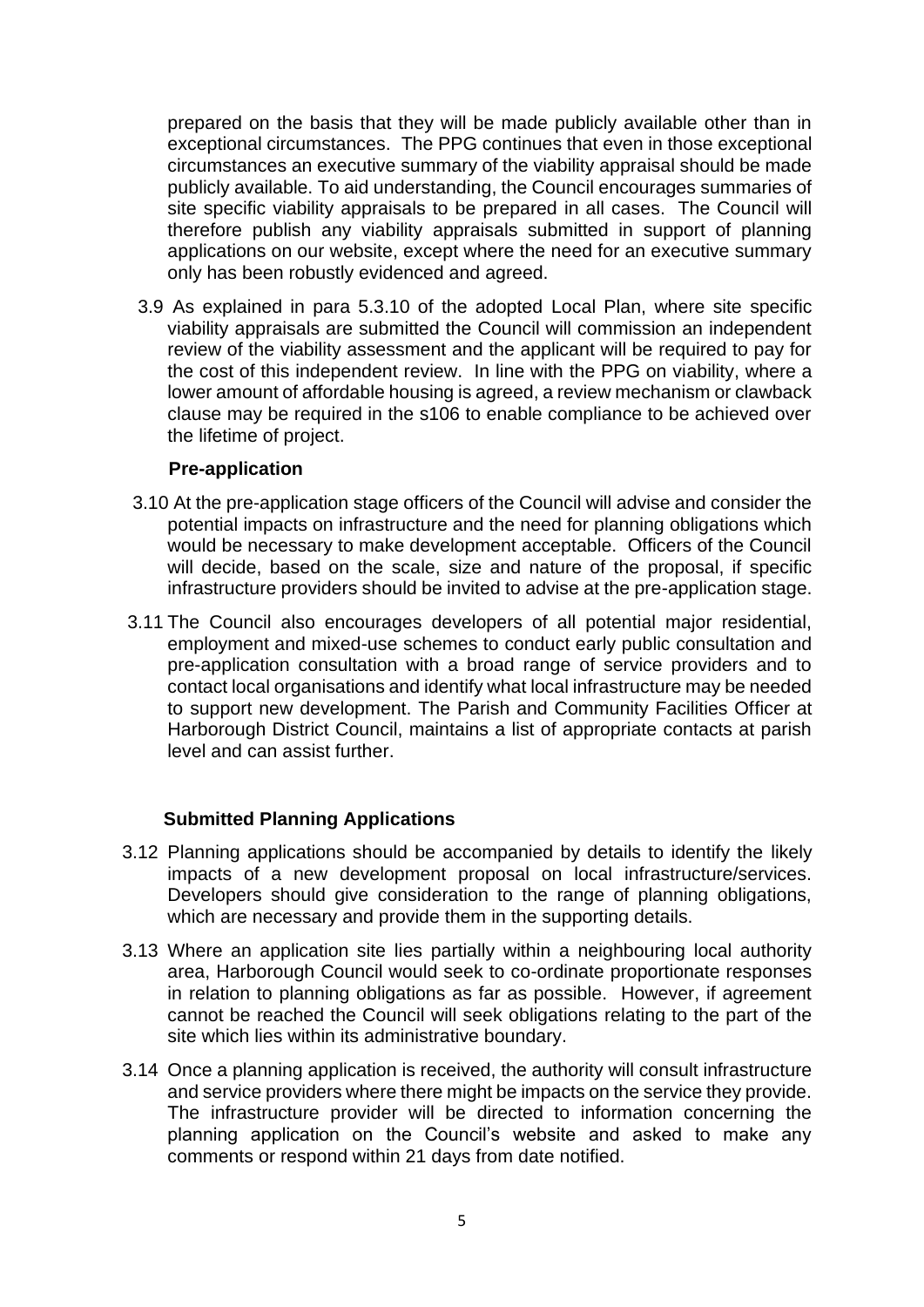- 3.15 Infrastructure providers /service areas may include: Those relating to functions for which Harborough District Council is the responsible authority:
	- Affordable Housing
	- Community and Sports Facilities;
	- Open Space and Recreation;
	- Provision of waste and recycling receptacles
	- Cemeteries

(The District Council is responsible for cemeteries in some parts of the District, elsewhere it rests with Parochial Church Councils, Burial Authorities or Town and Parish councils).

- 3.16 Those relating to functions for which Leicestershire County Council is the responsible authority:
	- Adult Social Care and Health;
	- Waste Management;
	- Education;
	- Economic Development;
	- Highways and Transportation;
	- Library Services; and
	- Sports and Recreation Facilities.
- 3.17 Infrastructure providers who identify that a planning obligation is required should set this out clearly in a formal response. Harborough District Council will then consider the requests and decide if the obligations requested meets the CIL Tests.
- 3.18 It is also important to note that the three statutory CIL tests mean S106 developer contributions can only be used to enable the provision of additional or renewed community infrastructure to create additional capacity in order to satisfy the demands arising from that development to make the development acceptable. It is also important to note that S106 developer contributions *cannot*  be used to put right existing infrastructure deficits.
- 3.19 Large commercial and employment generating developments may increase demands on infrastructure, therefore if there is a demonstrated need directly related to the development, a contribution will be sought. The types of need may often be related to transportation, such as cycle ways and footpaths, but may extend to other types of contribution (e.g. economic growth/local employment/skills training) dependent on the nature of the development and what is required to make an application acceptable.

# **Determining planning applications**

 3.20 In determining planning applications, Harborough District Council as the local planning authority has responsibility for deciding which planning obligations are necessary to ensure developments are acceptable. In executing this responsibility, the District Council will take account of adopted guidance and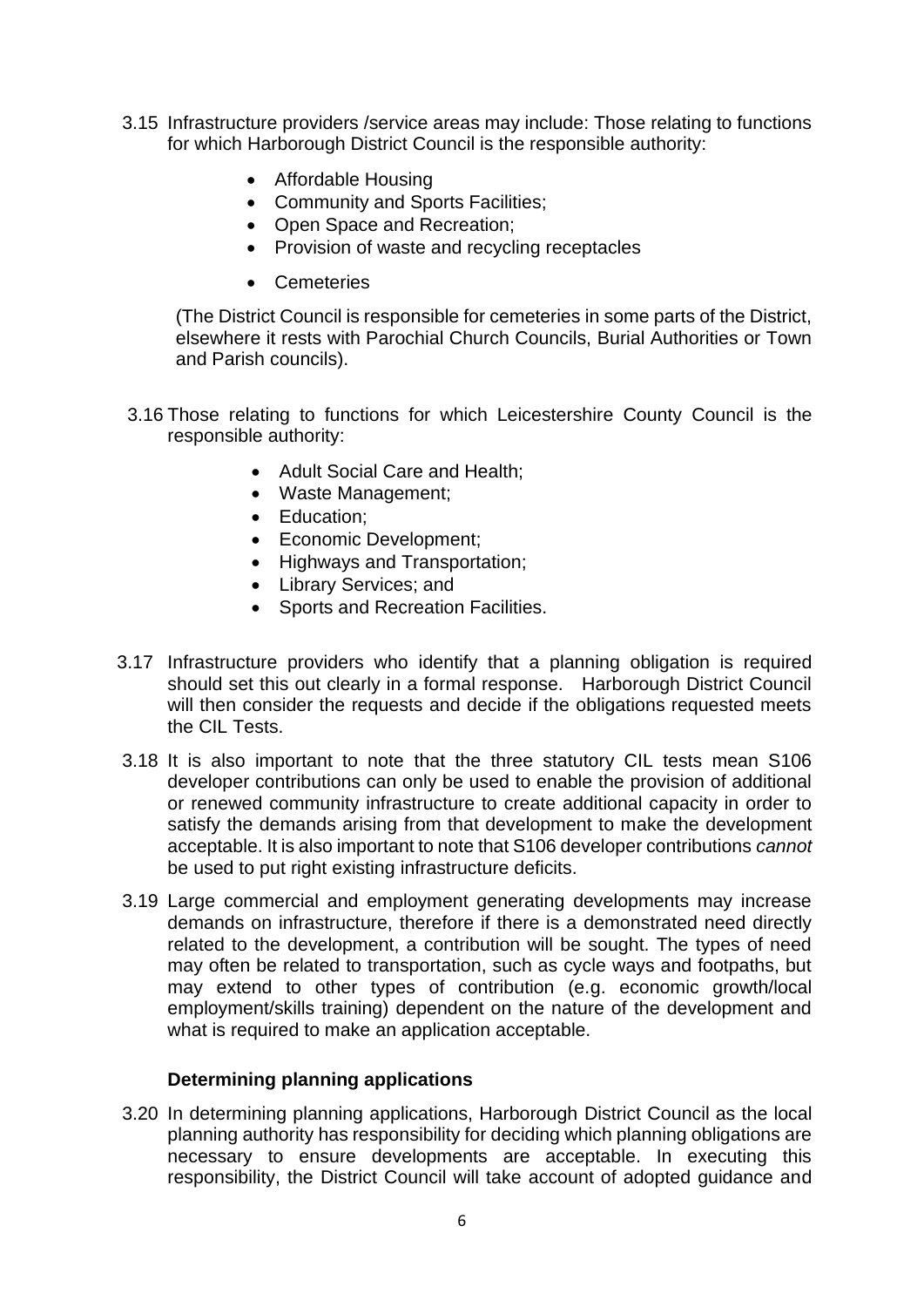responses from all service providers, together with any responses from Town and Parish Councils and the views of Ward Councillors.

- 3.21 Planning applications which require a planning obligation will not be determined unless there is a draft Heads of Terms for S106 Obligations agreed with the applicant in writing, placed on the public planning register (the electronic database of planning applications and associated correspondence also known as the Planning Portal) and referred to in the associated case officer report, which sets out:
	- all specific types of infrastructure/projects to be delivered;
	- the contribution to any infrastructure required (where this is agreed as a financial payment); and
	- the timing of payment or delivery of the necessary infrastructure in relation to development.
- 3.22 This document covers the principal areas where contributions may be sought, but should not be regarded as exhaustive. The impact of planning proposals on all types of services or infrastructure will be examined on a case-by-case basis when applications are submitted and obligations considered in order to ensure development is acceptable. Cross boundary planning applications – where a development site falls partly within another neighbouring local planning authority area, the Council will as far as possible, seek to co-ordinate proportionate planning obligations, if required, with the neighbouring authority. However, should an agreement be unable to be reached the Council will seek to obligations from the part of the site which lies in the Council's administrative area.

#### **Negotiating and Finalising the Section 106 Planning Agreement**

- 3.23 When a planning agreement/obligation is necessary, the applicant will need to pay the Council's legal costs to review the document/s.
- 3.24 The Council's Legal services team may draft the s106 agreement or provide comment on a draft S106 agreement submitted on behalf of or by an applicant.
- 3.25 Subsequent draft versions of the agreement (version controlled, redacted as needed) may be placed on the Planning Register in liaison with legal representatives of interested parties, until a final agreement is reached.
- 3.26 The final signed version of the agreement will be placed on the Planning Register.

#### **Variations to planning obligations**

 3.27 An application can be made to vary or remove a planning obligation at any time on the basis of a material alteration or change in circumstances since the application was originally determined, where this occurs, the applicant will need to pay the Council legal costs. Where necessary, infrastructure providers will be notified and consulted. Ward Members and town and parish councils may be, where necessary.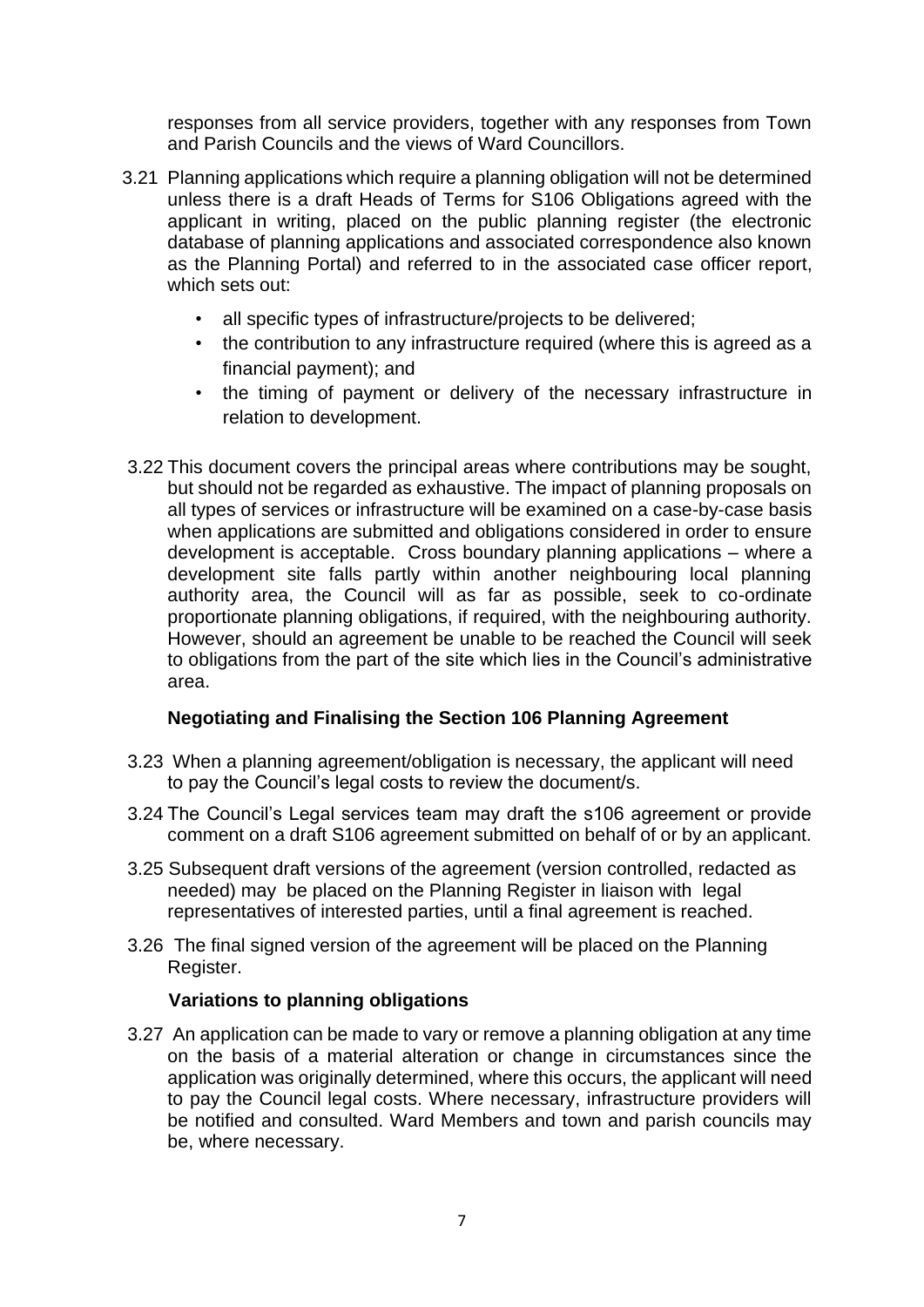3.28 If the application was originally determined by the Planning Committee rather than being delegated to officers, the Planning Committee will usually determine the application to vary the obligation.

# **Monitoring of planning obligations**

- 3.29 The Council's Planning Obligations Officer co-ordinates the monitoring of developments to ensure the planning obligations are met. Whether a planning obligation requires a developer to undertake some works on site (direct provision) or make a financial contribution to off-site infrastructure, it is important that there is confidence that each planning obligation is delivered.
- 3.30 Monitoring and subsequent reporting will enable the local community to know the infrastructure needed to make development acceptable has been delivered. It is also important to be able to assure developers that the planning obligation/s they made are spent in accordance with the purposes contained within the S106 agreement.
- 3.31 Invoices are issued by the Council at defined stages of development (known as trigger points) as stated in a S106 planning agreement. The Council will notify those HDC services with responsibility for delivery of the relevant infrastructure, when a planning obligation payment is received and will record the date by when the planning obligation/s has to be spent.
- 3.32 Partner organisations for example, the Clinical Commissioning Group (C.C.G.) or Police, may be required to sign an indemnity agreement and ensure contributions are spent in accordance with the S106 Agreement. Annex 1 includes a draft indemnity agreement.
- 3.33 The Councils S106 database provides a clear and transparent record of obligations required, paid and the use of the contributions in accord with the S106 Planning Agreement.

# **Infrastructure Funding Statement**

 3.34 A requirement of the CIL Regulations means Councils are required to produce an annual Infrastructure Funding Statement (IFS). This is a summary of financial contributions which the Council has secured through Section 106 agreements and any other infrastructure funding from new development. It is published annually by 31<sup>st</sup> December and put on the Council's website.

# **4.0 TRIGGER POINTS FOR PLANNING OBLIGATIONS**

- 4.1 For larger development schemes payments can be staged with the payment of obligations required when specific stages of a development are reached. These stages, often referred to as trigger points should be agreed in the S106 agreement and linked to the time and/or delivery of particular milestones for example commencement of development, first occupation, or at 50% occupation of the number of dwellings.
- 4.2 For larger development schemes payments can be staged with the payment of obligations required when specific stages of a development are reached. These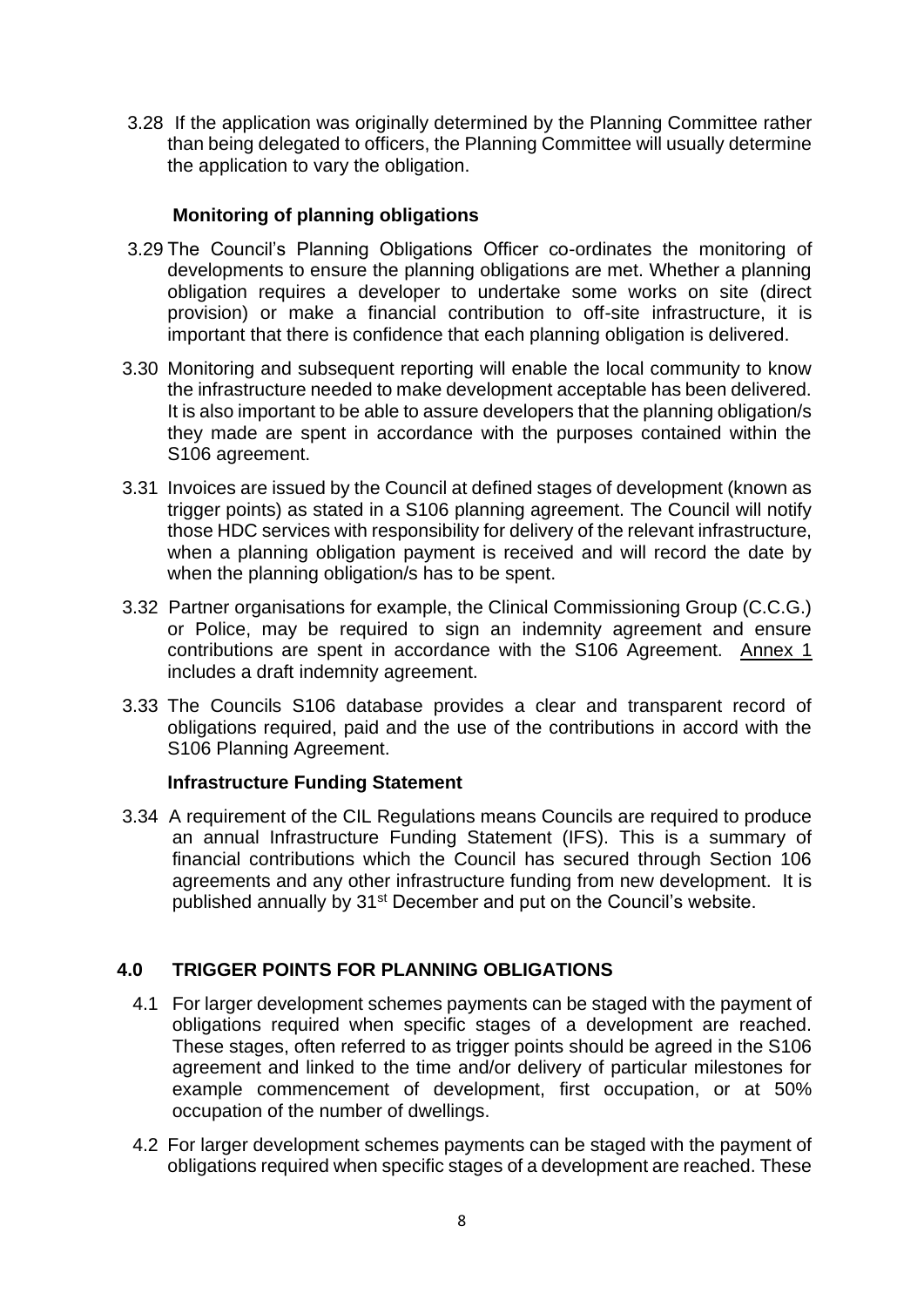stages, often referred to as trigger points should be agreed in the S106 agreement and linked to the time and/or delivery of particular milestones for example commencement of development, first occupation, or at 50% occupation of the number dwellings.

 4.3 Generally the first tranche will be required on commencement of development and can be up to 50% of the total amount of the contribution. The remaining tranche would be required at an agreed level of occupation, for example, 50% of the total number of dwellings occupied.

#### **Indexation**

 4.4 Financial contributions are based upon the costs of infrastructure. Financial contributions may therefore be indexed (i.e. index-linked to inflation) to ensure that they retain their original 'real value'. The base date and appropriate index for the planning obligation(s) to be applied will be set out in the legal agreement. Where a formula has been set for the calculation of contribution levels, any cost figures used will be updated regularly to take account of inflation (for example using BCIS, RPI or CPI). The cost figures are the sums required at the time of negotiation. The County Council may also request their payments are index linked.

#### **Interest**

 4.5 Late payment of financial obligations significantly beyond the stipulated trigger points will attract interest at 4% above the Bank of England base lending rate in force at the time, from the date that the payment falls due to the date the actual payment is made. This rate of interest will be specified in the legal agreement.

#### **Maintenance of assets secured through planning obligations**

- 4.6 obligations are delivered to the required standard and are subsequently maintained. A developer should ensure that there are adequate arrangements made to ensure appropriate maintenance and management of the asset to prevent it from becoming a future liability.
- 4.7 It should not be assumed such assets will be taken on by the local authority. Each case will be considered on its own individual merits. Where the Council does not take on the maintenance of an asset, the maintenance may be provided by a Management Company (MANCO) or by a Parish or Town Council.

#### **Legal and Monitoring Fees**

- 4.8 The District Council as a party to the S106 agreement or unilateral undertaking will seek its full legal costs associated with the negotiating, preparing, drafting, amending producing and sealing of S106 agreements/unilateral undertakings. It will include, where required, the costs of obtaining independent or specialised advice to validate aspects of the contributions.
- 4.9 Part 10 of the Community Infrastructure Levy (Amendment) (England) Regulations 2019 permits a local authority to secure fees to monitor and report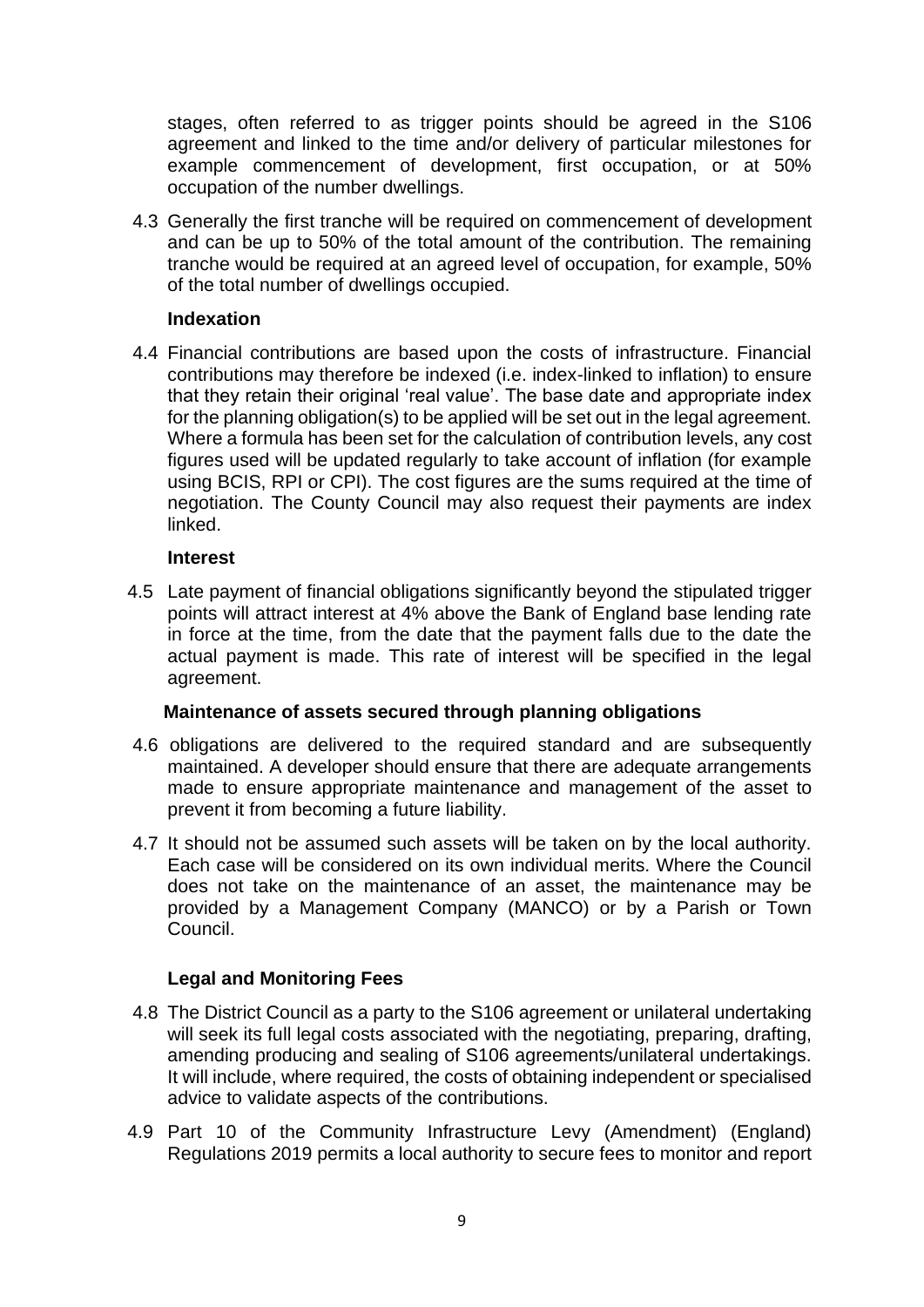on planning obligations contained within a Section 106 agreement, especially where the scale of development is complex and needs long term monitoring.

- 4.10 The sum of the monitoring fee to be paid to the Council must not exceed the Authority's estimate of its cost of monitoring the development over the lifetime of the planning obligation(s). Monitoring fees based on current costs are set out in the schedule of costings and will be reviewed periodically as necessary in line with changing costs.
- 4.11 For larger development schemes payments can be staged with the payment of obligations required when specific stages of a development are reached. These stages, often referred to as trigger points should be agreed in the S106 agreement and linked to the time and/or delivery of particular milestones for example commencement of development, first occupation, or at 50% occupation of the number dwellings.
- 4.12 Generally the first tranche will be required on commencement of development and can be up to 50% of the total amount of the contribution. The remaining tranche would be required at an agreed level of occupation, for example, 50% of the total number of dwellings occupied.

#### **Bonds and Enforcement Action**

- 4.13 The Council may request that a bond is obtained to mitigate the risk of defaults on the fulfilment of planning obligations (and payments in the case of commuted sums) based on the merits of each individual case.
- 4.14 Notwithstanding the opportunity that exists for obligations to be varied, the Council will seek to ensure that all obligations are fulfilled and may be prepared to accept staged payments if needed to ensure that the terms of the original agreement are met.
- 4.15 The Council will use its corporate debt recovery process where necessary and its enforcement powers to stop development where the necessary obligations have not been made or not been made on time or in accordance with agreed payment schedules or "trigger" points. For further information on the approach to planning obligations please contact: Planning Obligations Officer, Harborough District Council.

#### **5.0 AFFORDABLE HOUSING**

 5.1 The Housing policies in the Harborough Local Plan 2011-2031 can be found in Chapter 5. Policy H2 requires 40% affordable housing provision on sites of more than 10 dwellings or with a combined gross floorspace of more than 1,000 square metres. Policy H2 sets a tenure split of the affordable housing of about 75% affordable or social rented and 25% low cost home ownership, or a different mix if justified by the latest assessment of affordable housing need. Clause 5 of Policy H2 advises that proposals which do not meet the policy requirements will be acceptable where it is demonstrated to the Council's satisfaction that a different level or mix of affordable housing is required to make the development viable and the approach contributes towards creating mixed and balanced communities.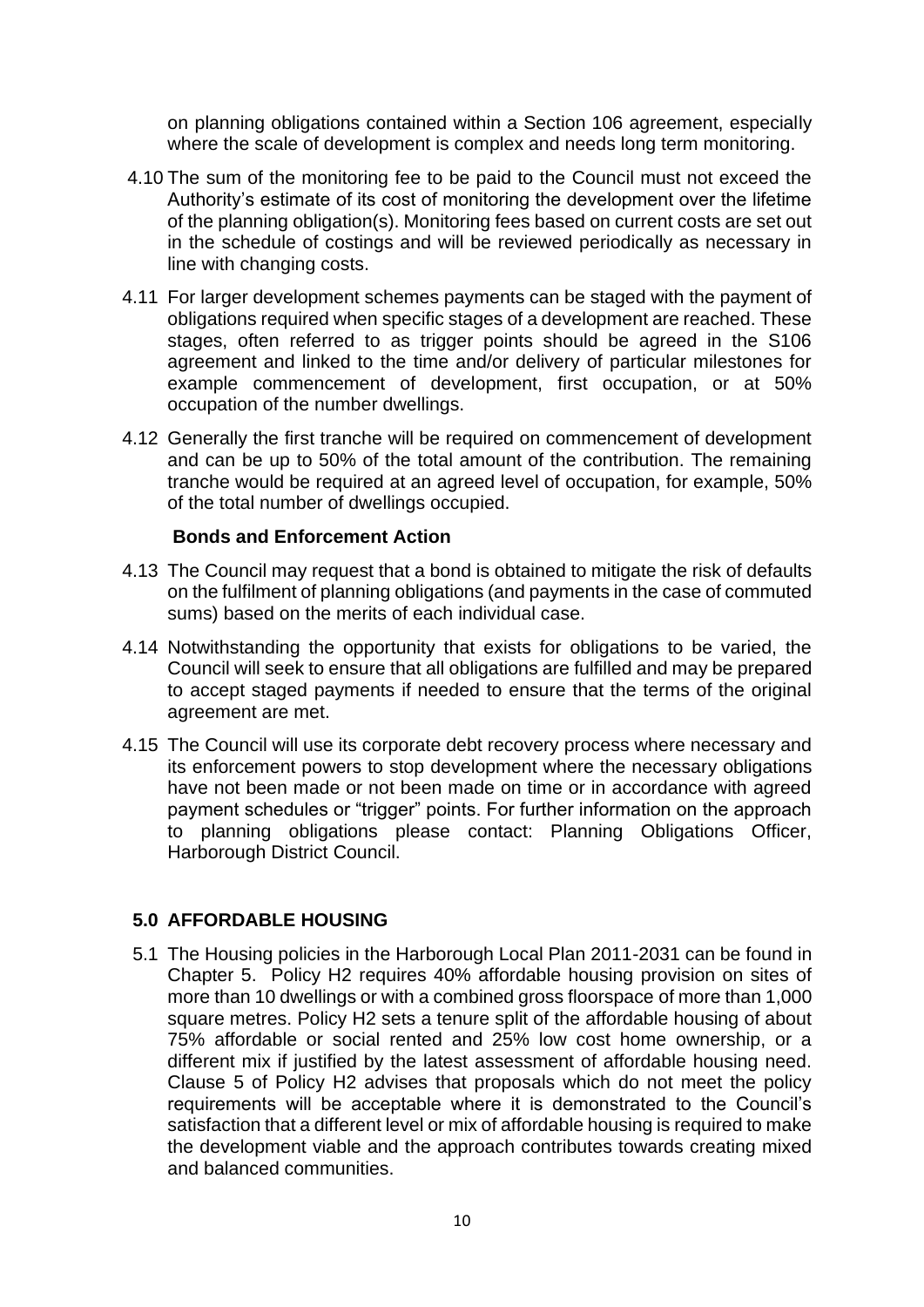5.2 It should be noted that the Local Plan policy H2 seeks contributions on sites of more than 10 (i.e.11) or on sites for development with a combined gross floorspace of more than 1,000 sqm as set out in Local Plan Policy. It is noted that the NPPF 2019 policy states that Affordable Housing should only be sought on 'major developments', and as set out in the Glossary 'major developments' of housing are defined as 10 or more units. The Council will apply the adopted Local Plan policy when seeking contributions to affordable housing.

### **Neighbourhood Plans**

 5.3 Made Neighbourhood Plans form part of the Development Plan for their area. Neighbourhood Plans may include policies on housing and affordable housing, and new Neighbourhood Plans should consider the issue of First Homes.

## **Changes to National Planning Policy and the introduction of First Homes**

- 5.4 On 24th May 2021 the Government published its policy on First Homes. https://www.gov.uk/guidance/first-homes
- 5.5 This guidance includes the definition of First Homes and the eligibility and qualifying requirements for purchasers, and the limited circumstances in which the criteria could be applied. The guidance sets out how First Homes should be taken account of in plan-making and decision-taking and sets outs the Government's policy for enabling First Homes exception sites. Neighbourhood Plans are also encouraged to support the delivery of First Homes.

## **First Homes in Harborough**

- 5.6 Under the transitional requirements, plans which have reached an advanced stage of plan making do not need to be amended to reflect these new First Homes requirement. After 28 June 2021 all other plan Local Plans and Neighbourhood Plan will be expected to take account of the new First Homes requirements. First Homes will therefore be an important part of the next Harborough Local Plan and the appropriate place to consider if there is evidence to justify a higher level of discount and/or local connection criteria for First Homes in Harborough. Therefore, the current adopted Local Plan policies on affordable housing will continue to apply until the next Local Plan is adopted.
- 5.7 The Government's policy also sets out transitional arrangements for decisionmaking on applications which indicates that applications for full or outline planning permission which have been subject to significant pre-application engagement and determined before 28 March 2022 do not need to apply the First Homes policy. It is however, also noted that Government policy requires Local Planning Authorities to be open to, and supportive of, proposals to deliver First Homes on existing sites.
- 5.8 The Council also notes the Government's support for First Homes exception sites, which are defined as sites can come forward on unallocated land outside of a development plan. Whilst such sites, by definition, will not be allocated for housing in the Local Plan, they will still be expected to comply with other relevant Local Plan policies including good design and layout etc.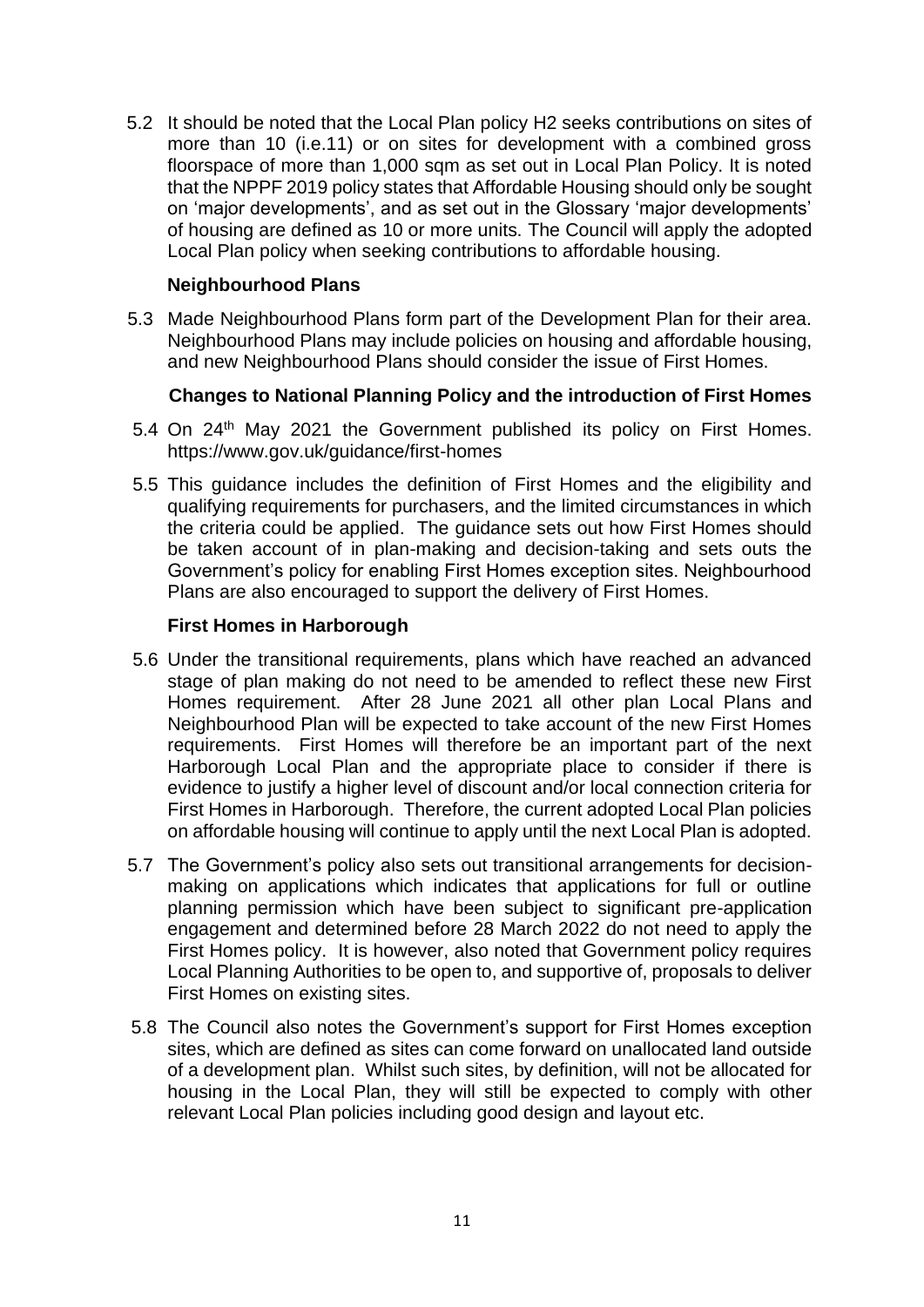## **Definition of Affordable Housing**

- 5.9 Affordable housing is defined in national policy as social rented, affordable rented and intermediate housing, provided to eligible households whose needs are not met by the market. Eligibility is determined with regard to local incomes and local house prices. Affordable housing should include provisions for the development to remain at an affordable price in perpetuity for future eligible households or, where any affordable housing development is subsequently sold on the open market for the value to be recycled for replacement affordable housing provision in the locality.
- 5.10 The definition of affordable housing included in the glossary in the adopted Local Plan (page 282) references only housing for social and affordable rent. The updated NPPF (2021) definition of affordable housing also refers to a number of housing products and includes a wider range of rented and low- cost homes tenures and options. Social rented housing is rented housing owned and managed by local authorities and RPs (Registered Providers or Housing Associations), for which guideline target rents are determined through the national rent regime. This type of housing may also be owned by other organisations and provided under equivalent rental arrangements to the above, as agreed with the local authority or with Homes England.
	- (RPs) to households who are eligible for social rented housing
	- Affordable Rent is subject to rent controls that require a rent of no more than 80 per cent of the local market rent (including service charges, where applicable).
	- Intermediate housing is homes for sale and rent provided at a cost above social rent, but below market levels. These can include shared equity (shared ownership and equity loans) and other low cost homes for sale and intermediate rent.
- 5.11 Therefore, the current definition of Affordable Housing includes social rented housing, intermediate rented housing, shared ownership and shared equity products and as of 24<sup>th</sup> May 2021 First Homes as well.
- 5.12 Policy H3 allows for exception sites where they are supported by a Local Housing Needs Survey. The Council would expect such surveys to follow the best practice methodology of a parish level two-part survey which is independently undertaken and analysed. The pre-survey consultation with the Town or Parish Council to raise awareness of the surveys is an integral part of the process and helps ensure as high a response rate a possible for this snapshot survey and gain local support. Survey findings are considered valid for three years. It should be noted that owing to the snapshot nature of the survey, results should not be extrapolated, and any resulting scheme would not be expected to meet all of the identified affordable housing need. In practice, parish level local housing need surveys are usually used to justify a scheme to meet around 50% of the affordable housing need identified. Where surveys find evidence of a demand for open-market housing within a parish it is useful that this is reported, but it must be noted that this provides evidence of demand, not local housing need.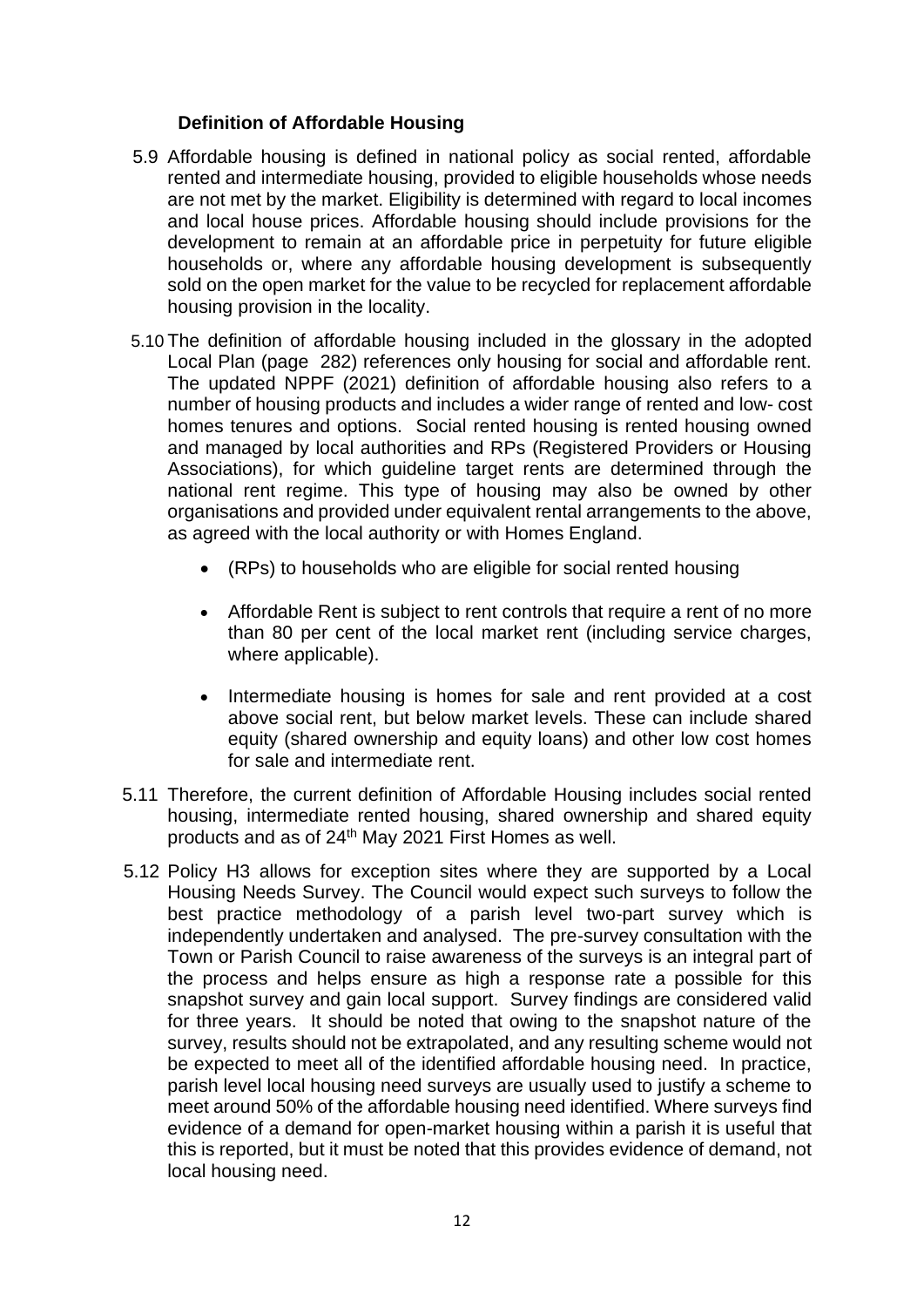#### **Housing Mix**

- 5.13 The District has an above average number of larger type dwellings (5-7 bedrooms) and a smaller number of 2-3 bedroom house types. Smaller dwellings are under-represented in the range and mix of house types. It is evident that the number of smaller households is increasing. In light of this, the majority of our house type requirements will be based on smaller house types to meet demand.
- 5.14 Development proposals should therefore always seek to provide a mix of size and type of dwellings (both open market and affordable dwellings). In particular, housing for smaller households will be supported in order to meet District wide identified need. Local Plan Policy H5 - major housing developments should provide a mix of housing types that is informed by up to date evidence of housing need. In establishing the appropriate mix of housing types account should be taken of the range of accommodation types required in the local area. This is derived from the understanding of the size and characteristics of future households over the plan period and an appreciation of how well suited the existing dwelling stock is to meet those demands.

#### **Affordable Housing Mix**

 5.15 The type of affordable housing sought will be negotiated on a case by case basis. The discussion will be informed by percentages set out in the Table 2 below, as a starting point.

| <b>Dwelling Type</b> | <b>Percentage of Housing Mix</b> |  |  |
|----------------------|----------------------------------|--|--|
| 1 bedroom dwelling   | 35-40%                           |  |  |
| 2 bedroom dwelling   | 25-30%                           |  |  |
| 3 bedroom dwelling   | 25-30%                           |  |  |
| 4 + bedroom dwelling | $5 - 10%$                        |  |  |

#### **Table 1 - On proposals above 10 units**

benchmark affordable housing mix profile

Source: Table 52 of the HEDNA, Estimated Size of Dwellings Needed 2011 to 2031 – Affordable Housing – HMA

- 5.16 The HEDNA [\(Our policies, plans and strategies -](https://www.harborough.gov.uk/directory_record/2263/housing_and_economic_development_needs_assessment_hedna) HSG8 Housing and Economic [Development Needs Assessment \(HEDNA\) | Harborough](https://www.harborough.gov.uk/directory_record/2263/housing_and_economic_development_needs_assessment_hedna) District Council) includes an estimate of the size of affordable housing dwellings needed across the Housing Market Area for the period to 2031. This evidence provides the indicative mix of affordable housing that will be sought on sites within the Harborough District. However, the characteristics of individual sites and more detailed evidence of local housing needs, for example from a parish level housing needs survey or evidence prepared to support a Neighbourhood Plan, may also influence housing mix sought on a particular development.
- 5.17 Therefore, applicants are advised to consult the Harborough District Council Strategic Housing and Enabling Officer at the earliest opportunity to discuss and agree site/locality specific requirements and details of the affordable housing contributions prior to the submission of a planning application. It should be noted that:-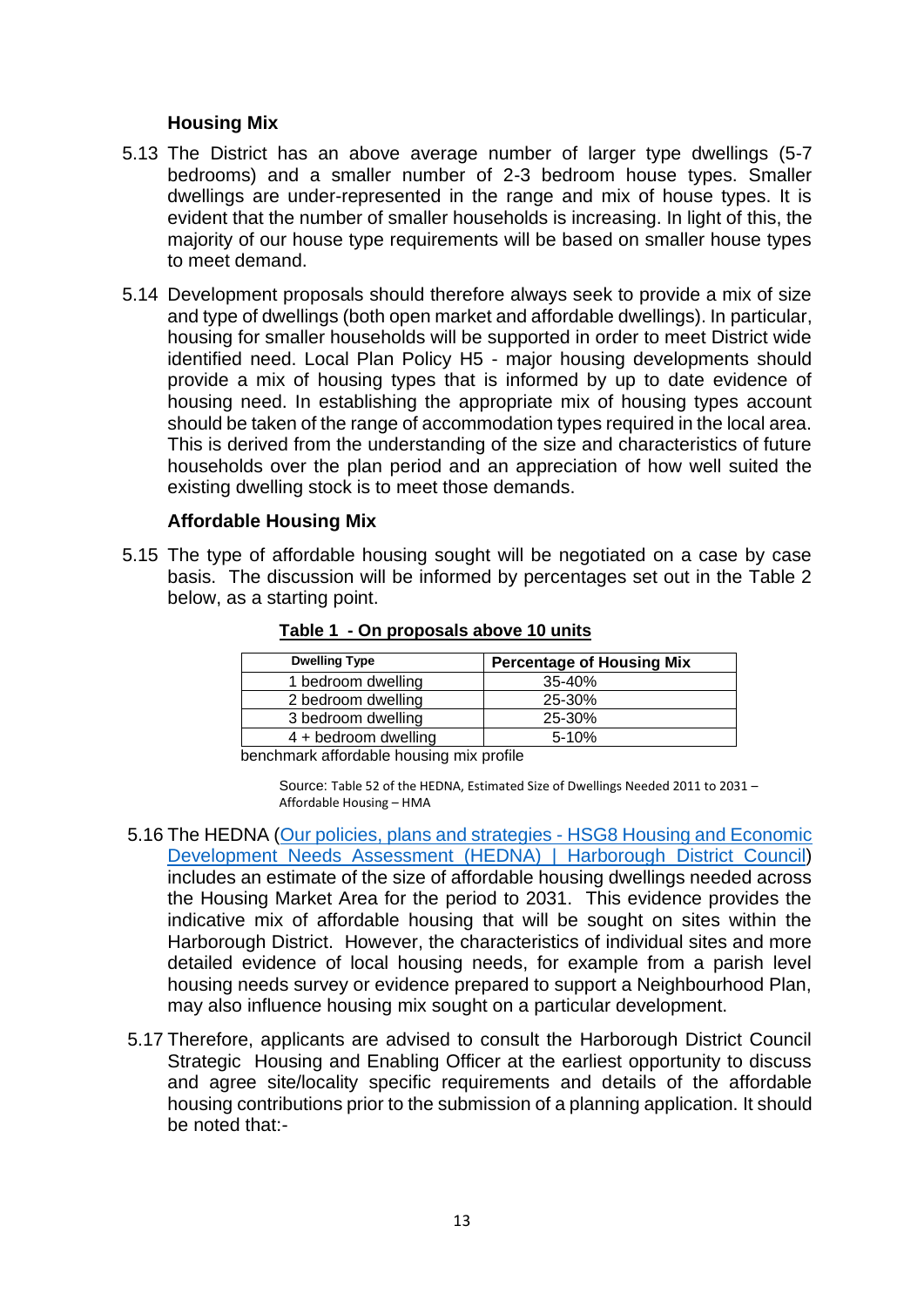- All affordable housing must comply with Homes England Quality Development Standards particularly in relation to space and floor areas as a minimum requirement;
- Affordable housing for rent will be transferred to a partner Registered Provider (RP) at open market values to be agreed between the developer and the RP partner and approved by Harborough District Council.
- Developers are required to negotiate the price paid as a percentage value of shared ownership directly with the Registered Provider
- Other/alternative forms of housing / development, including community led options, will be dealt with as part of the Council's Strategic and Enabling function and we will actively engage with providers to assess opportunities where these options may be appropriate.

The range and type of affordable housing should be secured through, and specified in, the Section 106 agreement.

## **Special Needs and Extra Care Housing**

- 5.18 Special Needs housing may be affordable housing, where it meets the definition of affordable housing and/or where proposed by specialist providers. However, specialist housing that is not affordable would normally be expected to make affordable housing contributions. Examples of those who may be in 'special need' include the elderly, 16-24 year olds, people with mental health or learning difficulties, and people with special access requirements such as wheel chair users. The Council will also seek the provision of small 1-2 bed bungalows on appropriate sites to meet the need for this house type for our expanding elderly community.
- 5.19 Special Needs housing is strongly encouraged, and bespoke guidance and support will be provided to assist in implementation. The Council will work to meet wheelchair and Lifetime Homes Standards which are now covered through optional requirements in Building Regulations.
- 5.20 New forms of sheltered and retirement housing have been developed in Harborough District in recent years, to cater for older people who are becoming more frail and less able to do everything for themselves. The Council strongly supports such provision.
- 5.21 Extra Care Housing is housing designed with the needs of frailer older people in mind and with varying levels of care and support available on site. Most people who live in Extra Care Housing have their own self-contained homes, and a legal right to occupy the property. Extra Care Housing is also known as very sheltered housing, assisted living, or simply as 'housing with care'. It comes in many built forms, including blocks of flats, bungalow estates and retirement "villages". It is a popular choice among older people because it can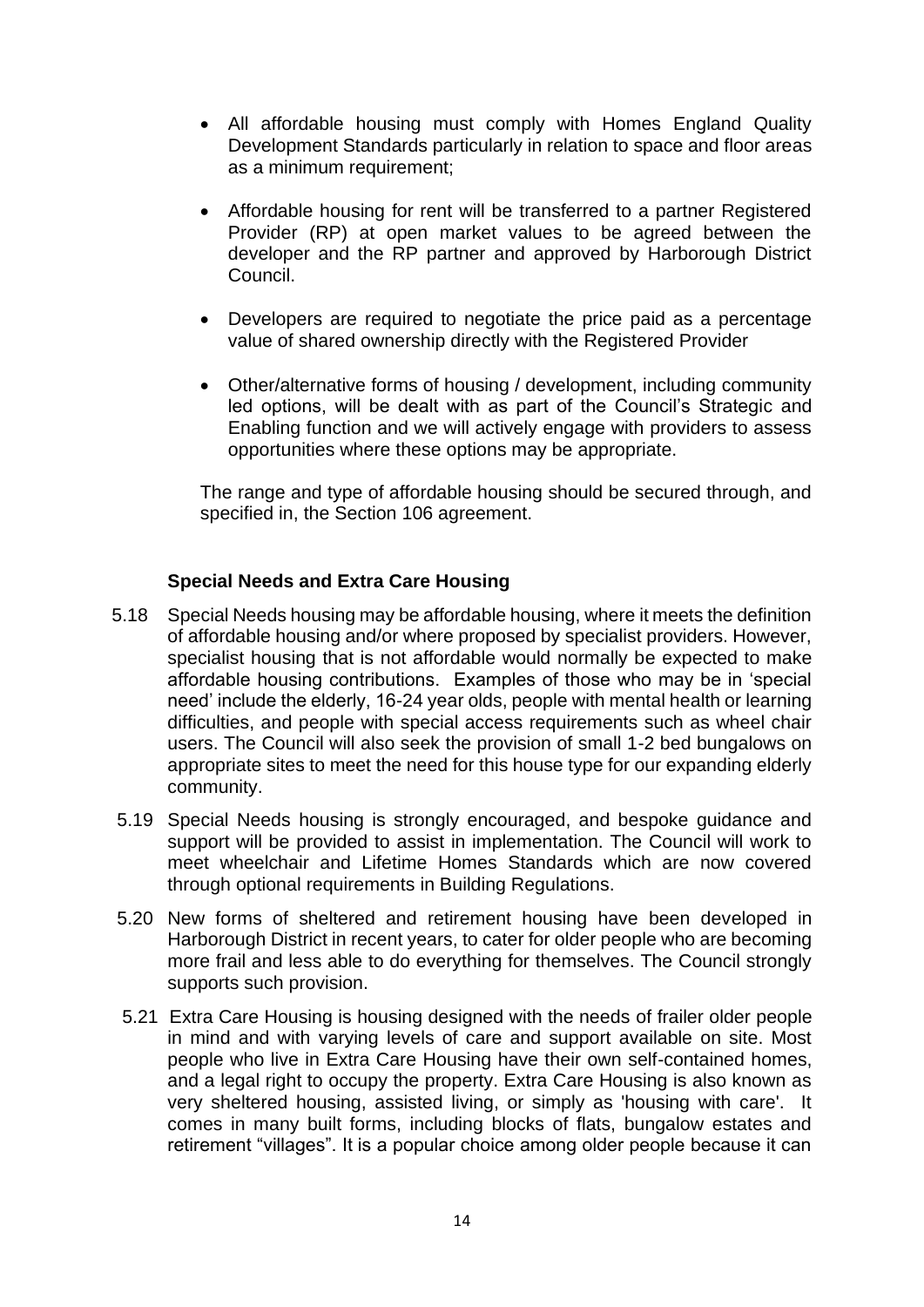sometimes provide an alternative to a care home. There are communal facilities with domestic support and personal care available.

# **Specialist Housing and Viability**

- 5.22 The Government issued revised Planning Practice Guidance on Housing for Older and Disabled people on June 26<sup>th</sup> 2019 (after the adoption of the Local Plan). This guidance includes a specific section on viability noting the frontloading of viability testing in plan-making and that the emphasis is on the applicant to demonstrate whether particular circumstances justify the need for a viability assessment at the application stage.
- 5.23 It is noted that the PPG gives housing for older people as an example of a types of development which may significantly vary from standard models of development for sale. This factor is also recognised in paragraph 5.3.10 of the Local Plan. As such we encourage specialist housing providers to engage in early dialogue with the Development Management planners and the Strategic Housing and Enabling Officer if viability is an issue for your proposal, and to submit any supporting evidence and site-specific viability assessment as soon as possible. It should be noted that, as set out in para 5.3.10 of the Local Plan, as with all submitted viability assessments the Council will commission an independent review at the expense of the applicant.
- 5.24 Further information about the self-build and custom housebuilding register can be found at [Self-Build and Custom Housebuilding Register -](https://www.harborough.gov.uk/forms/form/283/en/self-build_and_custom_housebuilding_register) Harborough [District Council.](https://www.harborough.gov.uk/forms/form/283/en/self-build_and_custom_housebuilding_register) The register provides evidence of the demand locally for selfbuild and custom housebuilding and is a key part of the Council's evidence base for this type of housing.
- 5.25 Local Plan Policy H5: Housing density, mix and standards criterion 4 supports the provision of self-build and custom-build housing plots in locations that would be suitable for housing. The mechanism for securing these plots will be through the s106 agreement.
- 5.26 Government policy allows for self-build/custom build exception sites. Developers wishing to deliver self-build/custom exception sites should note that, as any such proposals are by definition in locations where housing would not normally be permitted, they will be assessed against Policy H3: Exception Sites (not Policy H5) which requires development to meet a clearly evidenced local affordable housing need. Furthermore, as set out in paragraph 5.5.2, exception site proposals would normally be subject to a local connection requirement in the Section 106 (via a housing association). For selfbuild/custom build exception sites of a single house the applicant will need to demonstrate their local connection to the area. If a developer was proposing a small development of custom-build houses, then both a local occupancy clause and a self-build/custom build clause are likely to be required in the Section 106.

#### **Delivery of Affordable Housing**

 5.27 The Council supports a range of Registered Providers (RPs or Housing Associations) to provide and manage affordable housing in the District. A list of current providers and contact details is available on our website.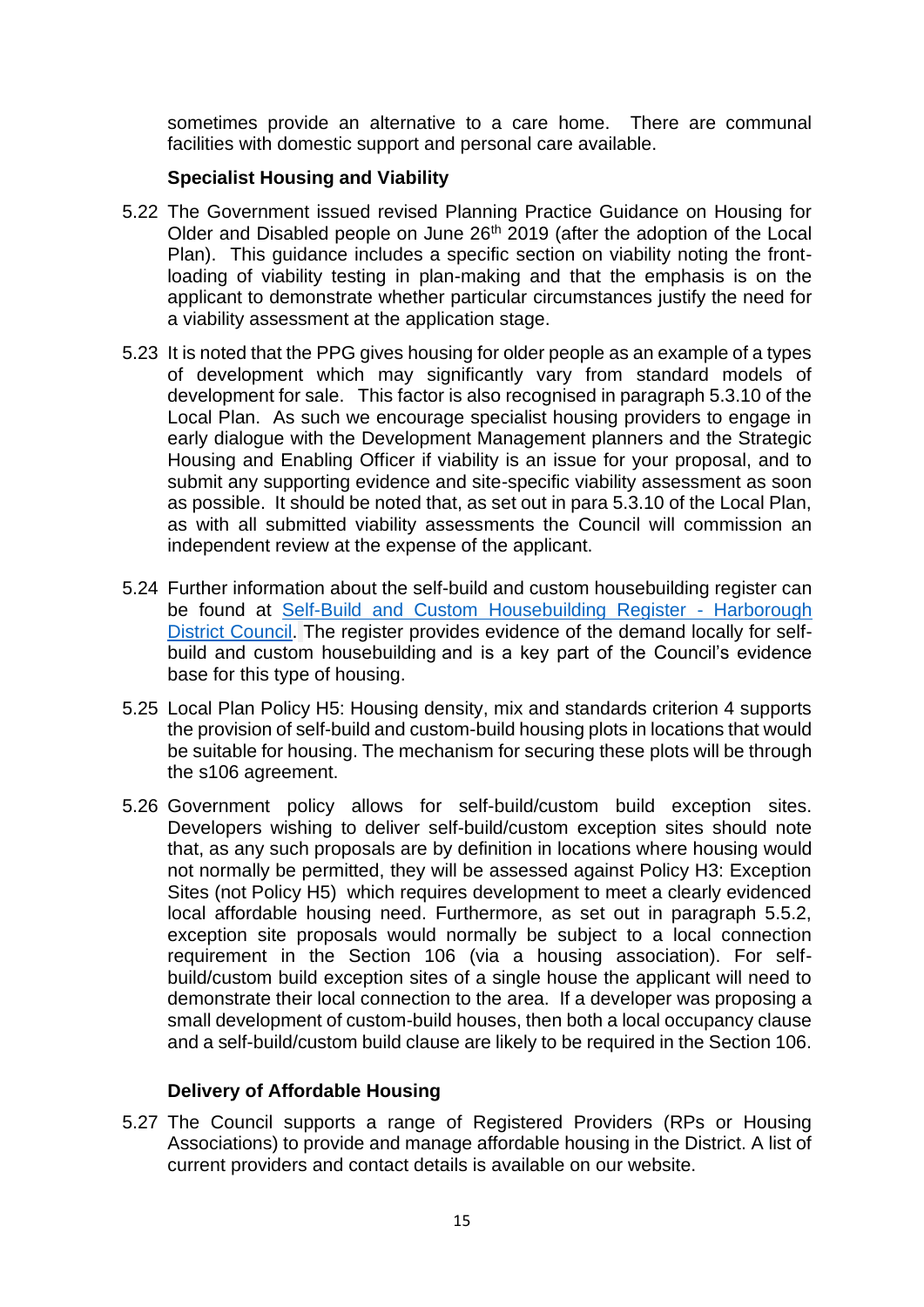- 5.28 The Strategic Housing and Enabling Officer will engage with developers and ask them to contact RPs at the earliest stage so that an affordable scheme can be discussed and agreed preferably prior to the submission of a formal planning application.
- 5.29 Planning applications should be accompanied by an Affordable Housing Statement to indicate commitment to affordable housing provision through onsite provision. The question of accepting a commuted sum payment is a matter for the Council to determine if it deems it appropriate to accept an off-site contribution in lieu of on-site provision. It is not a matter for the applicant to propose. The Council will then seek to secure this commitment through a planning obligation.
- 5.30 The Housing Enabling Officer will provide advice on the delivery of affordable homes through the planning process. The Officer will advise on the provision of affordable housing in eligible applications, whether off-site provision is appropriate and whether a commuted sum should be accepted. The views of the community via local Ward Councillors and relevant Town/Parish Councils will also help inform the position the Council takes on the
- 5.31 The Council will seek, in general terms, a mix which is split of about 75% affordable or socially rented and about 25% low-cost home ownership products. However, each site is assessed on its merits regarding how best it can meet local housing need and the Council will adopt a flexible approach in assessing need and provision. A variation of the housing mix, may be acceptable if justified by reference to the latest assessment of affordable housing need.
- 5.32 The affordable housing secured will be transferred to a Registered Provider (RP), at values to be agreed between the developer and RP.
- 5.33 Applicants are advised to consult RPs to discuss these matters at an early stage in the preparation of a planning application including an element of affordable housing.
- 5.34 The cost associated with the necessary level of affordable provision on any site should be factored in by the developer in their acquisition of the site.
- 5.35 Development proposals involving 100% affordable housing will not normally be exempt from S106 obligations as any new development is likely to have an impact and an effect on local services and infrastructure.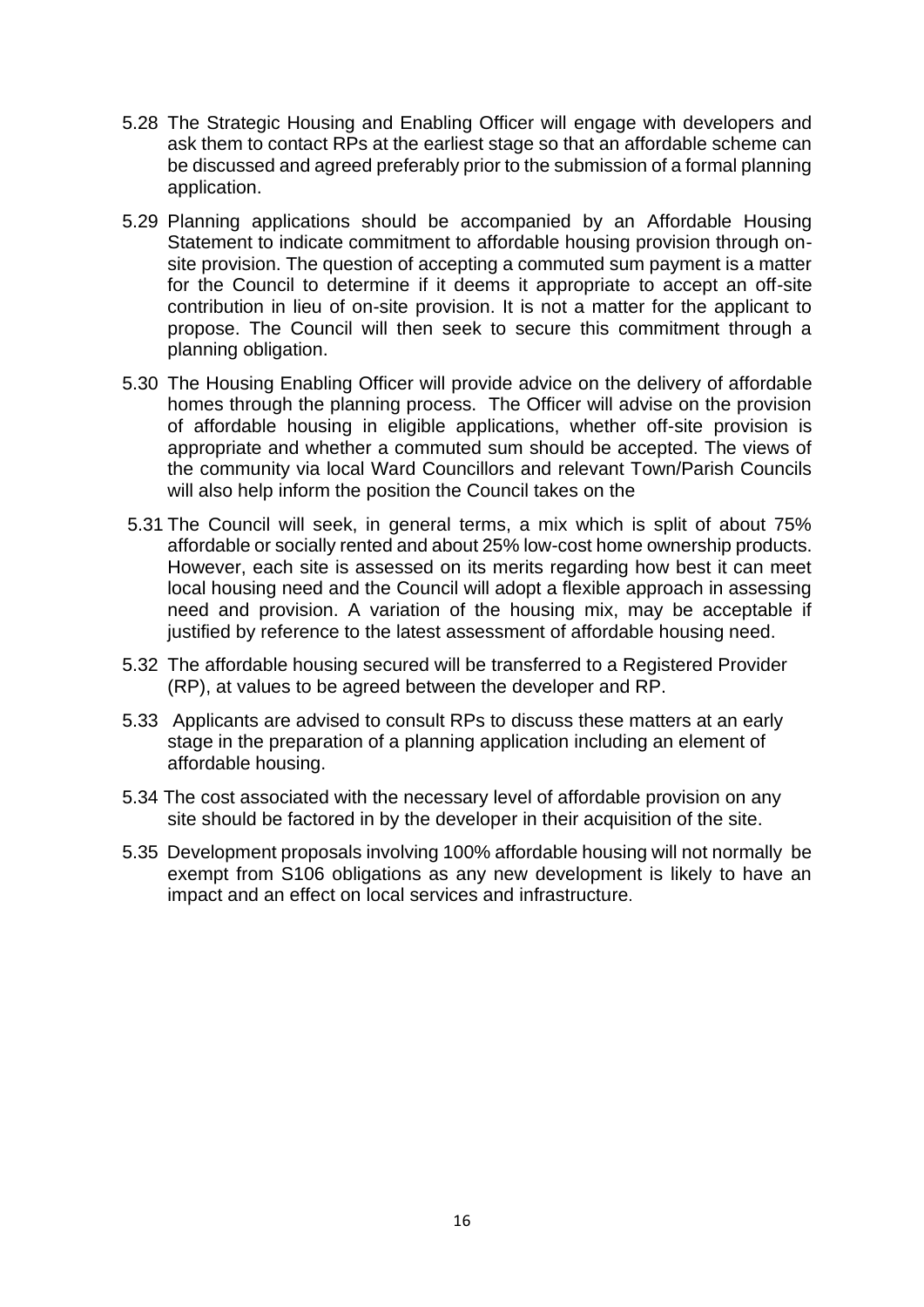### **Commuted Sums**

- 5.36 In accordance with both National Planning Policy Framework [\(NPPF\)](http://planningguidance.communities.gov.uk/blog/policy/achieving-sustainable-development/delivering-sustainable-development/6-delivering-a-wide-choice-of-high-quality-homes/#paragraph_50) and adopted Local Plan policies, there is a clear preference for affordable housing to be provided on-site, within the site subject to planning approval. Whilst onsite provision will always be the priority option for providing affordable housing, there may be some circumstances where the inclusion of affordable housing on-site may not be practical or appropriate. In such circumstances, a commuted sum is the acceptable alternative to the provision of units of affordable housing on a site. The following are circumstances where a commuted sum may be justified:
	- Where a Registered Provider (RP) is unwilling to acquire affordable units. This may occur where the proposal involves conversion or redevelopment of existing buildings such as listed buildings or development in conservation areas. It may also occur because the affordable housing proposed may be in a location, or is of such a limited scale, that a Provider considers it unsuitable to manage efficiently.
	- Where housing need priorities could be better met in an alternative location.
	- Where there is a dominance of a particular type of affordable housing provision in the immediate area.
	- Where the viability of the particular form of development might be compromised by the integration of affordable housing into that development, for reasons that can be clearly set out and justified. Submitted viability appraisals will be re-appraised by the Council (as referenced in paragraphs 4.7-4.11 above) before consideration can be given to acceptance of a commuted sum in lieu of on-site provision of any affordable housing obligation.
	- 5.37 If a commuted sum payment is accepted, the value will be based on the cost to the developer of meeting the affordable homes requirement. Using HDC's percentage requirement to guide negotiations, the off-site contribution or commuted sum will be based on the following approach:-
		- Agree the average Open Market Value (OMV) of each affordable house type i.e. 2 bed terrace, small 3 bed semi etc. that is to be included on the site.
		- Calculate the affordable housing requirement using the formula 50% of the average OMV of an affordable house type x Harborough % of affordable provision requirement.
		- e.g. OMV x 50% for each unit X the number of affordable units required (40% of site yield) if the open market value (OMV) of a two bedroom house was £150,000 and the policy requirements was for 40% affordable housing provision on a 5 dwelling site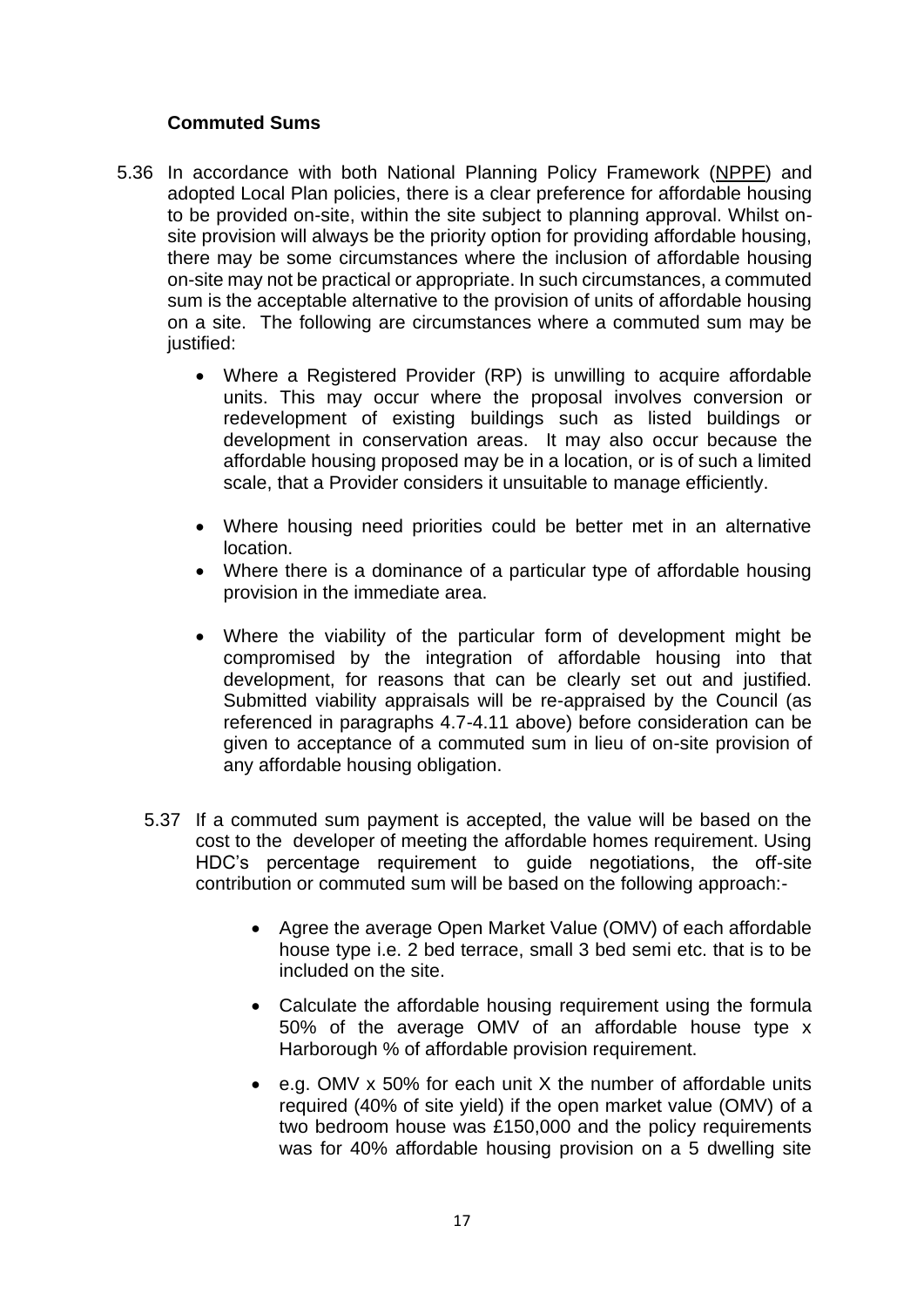equates to 2 units, the commuted sum received would be 2 units  $x 50 %$  of the OMV (£75,000) = £150,000.

### **6.0 COMMUNITY FACILITIES**

- 6.1 Community facilities can be in a wide range of venues and include for example, places of worship, town and village halls, purpose-built community centres, sports centres and clubs as well as adapted venues, including historic listed buildings, converted houses, flats, shops, scout huts and rooms or halls attached to faith buildings.
- 6.2 Local Plan policy IN1 *infrastructure provision* seeks direct provision and/or financial contributions to infrastructure including social including social assets such as community halls and indoor sports facilities to support and meet the needs arising from the development. Whilst on site provision is sought on larger sites, much of the development in Harborough District is at a smaller scale but it is still be expected to contribute to community needs generated by additional development, by helping to expand or develop existing levels of provision. Policy IN1 seeks infrastructure contributions on major developments.
- 6.3 At the time of a planning application being received, the District Council in conjunction with Town/Parish Councils will assess the proposed development against the existing levels of provision in the community and submit evidence of need for additional community facilities in the area arising from the proposed development.
- 6.4 Level of Contribution to Community Facilities

The level of contributions required to provide additional community facilities are set out in **'Refresh of the Harborough District Community Infrastructure Assessment'** undertaken by Peter Brett 2017. Chapter 4 of the report sets out the methodology and contributions required. Table 4.2 at para 4.3.3 sets out the costs per dwelling according to size.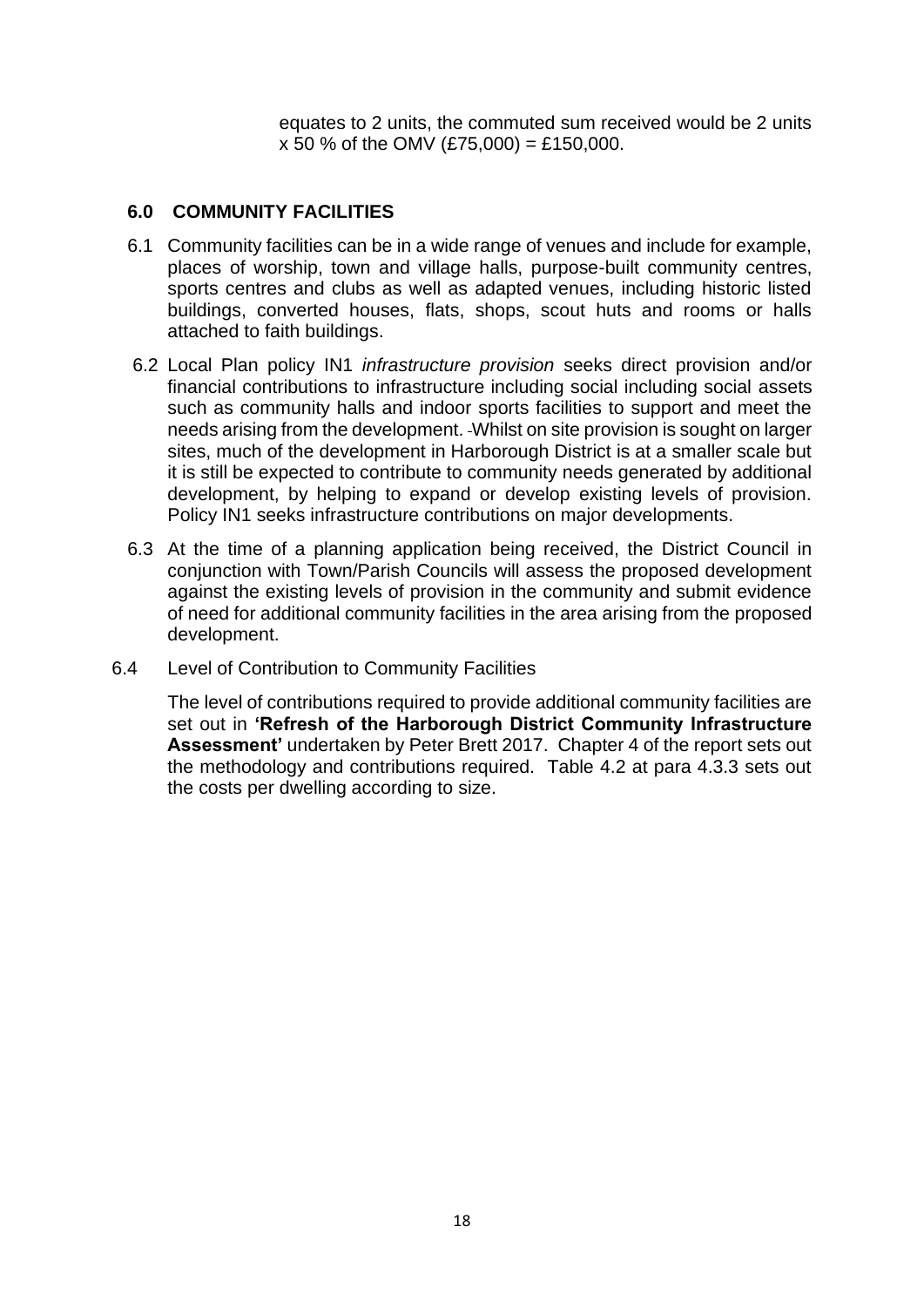| No of bedrooms                                                                               | 1    | $\overline{2}$ | 3     | 4     | $5+$  |
|----------------------------------------------------------------------------------------------|------|----------------|-------|-------|-------|
| Assumed no of residents per<br>dwelling                                                      | 1.5  | 2.0            | 2.3   | 3     | 4     |
| Charge per dwelling (per person<br>charge of £515) for an<br>extension or new build facility | £773 | £1030          | £1185 | £1545 | £2060 |
| Refurbishment costs assessed<br>at 75% of extension / new build<br>cost                      | £579 | £773           | £888  | £1159 | £1545 |

The report has also been used to inform the Community Facilities strategy which identifies needs for community facilities.

## **Allocation of funding for community facilities**

- 6.5 The Council operates a community led approach to allocating funding for community projects and off-site recreation contributions to take account of community needs and priorities at the time when the development is being implemented.
- 6.6 Further information about the S106 community grant scheme can be found at the District Council website. for further details about community facilities please contact:

Community Partnerships Team, Harborough District Council Tel: 01858 828282.

# **7. OPEN SPACE, SPORT AND RECREATION PROVISION**

- 7.1 Local Plan Policy GI2 Open space, sport and recreation seeks to safeguard and enhance open space, sport and recreational facilities and to require direct provision of new high quality open space, sport and recreation facilities on new residential sites and/or seek contributions from smaller sites, where appropriate.
- 7.2 The Harborough Open Space Strategy (HOSS) 2021 explains how the Council manages and secures the future of open spaces in its ownership and how it will work in partnership with others to enable new open space to come forward in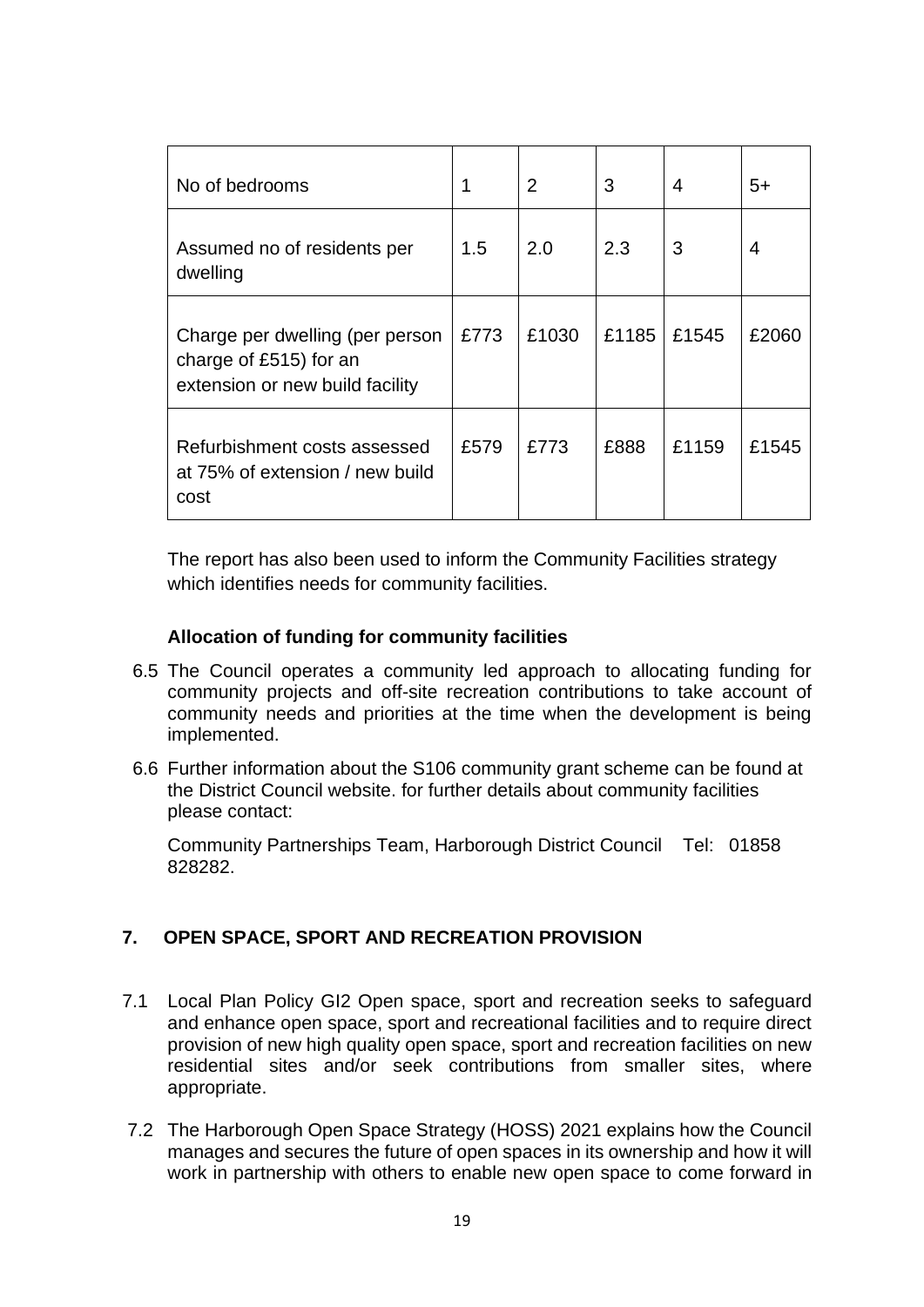the future. The HOSS seeks to enhance and protect existing opens space and to enable new open space provision.

Paragraph 9.3.5 in the adopted Local Plan indicates that these standards may be reviewed in subsequent iterations of the Open Space Strategy itself.

- 7.3 As set out in local plan policy GI2 (paragraph 9.3.5) the level of contributions will be periodically reviewed to ensure that they are accurate and will be calculated for each development from a detailed assessment of the range of existing open space in the area. Generally contributions towards open space typologies would be required where there would be a capacity issue or an under-supply or quality issue.
- 7.4 A commuted sum will normally be requested to ensure arrangements for the maintenance of the facilities is secured in accordance with the Open Spaces Strategy should the Council decide to take ownership of a site. It should not be assumed that open space will be adopted by the local authority. Each case will be considered individually. They may be managed by a management company (MANCO) or a Parish Council.

Where provision is not appropriate on site, a contribution based on the cost of provision elsewhere will be made.

- 7.5 Provision of outdoor open space, sport and recreation facilities will be considered in all applications for new homes where there is a net increase of 11 residential units or more, in accordance Local Plan Policy GI2.
- 7.6 Contributions required for outdoor sports will be calculated in accordance with the adopted Harborough District Playing Pitches Strategy 2018 (HPPS). The HPPS determines the supply and demand for playing pitches and ancillary buildings such as changing rooms. The HPPS includes the sports of cricket, football, rugby union, rounders, tennis and outdoor bowls and meets the Sports England requirements for a strategy of this kind. The aims, objectives and delivery plan of the HPPS including any subsequent iterations form the basis of policy for assessing the requirement for sports pitch provision.

#### **Cemeteries**

 7.8 Local Plan Policy GI3 – *Cemeteries* will ensure sufficient burial provision continues to be provided in the District. The Harborough Cemeteries and Burial Strategy 2016 (HCBS) identifies the existing capacity for burials/cremation ashes, along with future requirements. The study was completed on a site-bysite basis to establish where there is a shortfall in capacity and where there is sufficient capacity. The HCBS informs the Local Plan with regard to the impact of new development on future cemetery and burial provision. It supports the case for requesting planning obligations towards burial provision.

For further information on planning obligations for open space, sport and recreation, and cemeteries please contact: -

 Neighbourhood Planning and Open Space Officer Harborough District Council Tel: 01858 828282.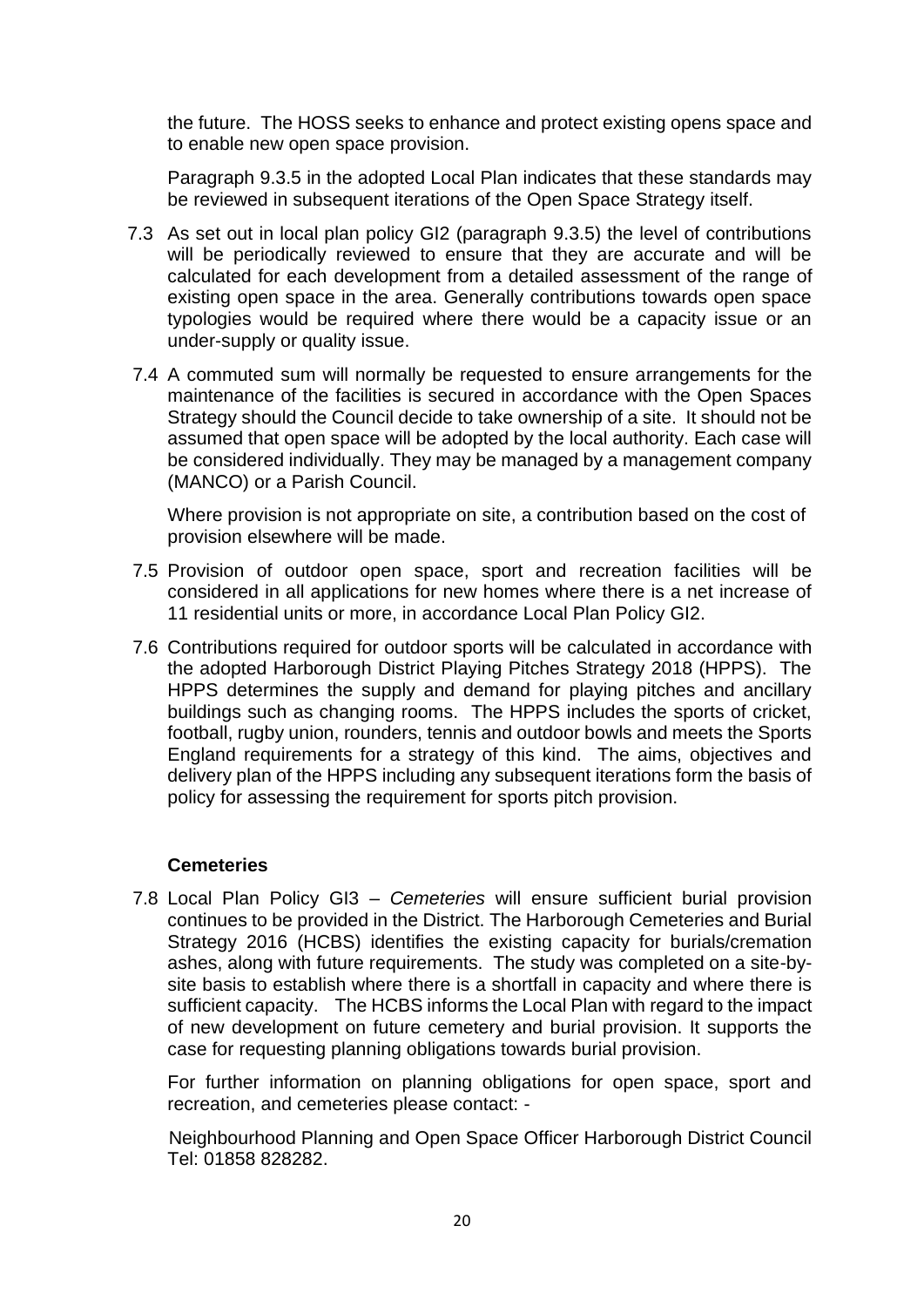# **8. HEALTHCARE**

# **Local Plan Policy**

- 8.1 Local Plan Policy IN1 *Infrastructure* seeks contributions for infrastructure including social assets for example health centres and doctors surgeries. One of the principal demands on a growing community is the need to provide new high quality healthcare facilities. Alternatively, existing provision may require additional facilities, extensions or alterations. Where a development would produce extra demand on the local healthcare provision beyond the capacity of existing provision, planning obligations may be sought to meet the needs arising and make the development acceptable.
- 8.2 The District Council supports the need to ensure that local health care provision meets the needs of household growth in the District. The Council will consult NHS England and Clinical Commissioning Groups on future development plans to help assess long term health planning. The Council will consult these agencies on planning applications submitted which involve developments of 11 dwellings or over to determine if a contribution to health provision is justified based on the existing capacity of healthcare infrastructure in the specific area within which a development is proposed. In larger development projects, the opportunity for on-site provision of medical facilities may be required.

# **Level of Contribution**

 8.3 Details of advice on Health Care provision and any need for additional facilities can be obtained by contacting NHS England / Clinical Commissioning Groups. NHS England/CCG will need to ensure all requests for direct provision and/or financial contributions for healthcare are sufficiently evidence based and be in compliance with the Community Infrastructure Levy (CIL) Regulation tests in CIL Regulation 122.

# **Spending of contributions**

 8.4 Contributions will be paid to NHS England / Clinical Commissioning Groups who will provide a report on request to the District Council to determine how funding has been allocated, to enable the Council to monitor how contributions have been utilised.

Further enquiries can be made initially to [primarycare@leicestercityccg.nhs.uk](mailto:primarycare@leicestercityccg.nhs.uk) and [llrstrategy&planningteam@leicestercityccg.nhs.uk](mailto:llrstrategy&planningteam@leicestercityccg.nhs.uk) 

# **9. COMMUNITY SAFETY**

- 9.1 Local Plan policy IN1 *infrastructure provision* where direct provision and/or financial contributions towards meeting all the eligible costs of infrastructure directly related or required by a major development will be sought from the scheme promoter whenever this is necessary.
- 9.2 Leicestershire Constabulary and Leicestershire Fire and Rescue Service may request planning obligations to meet the additional costs of emergency service provision resulting from additional development. Leicestershire Constabulary and Leicestershire Fire and Rescue Service will need to ensure all requests for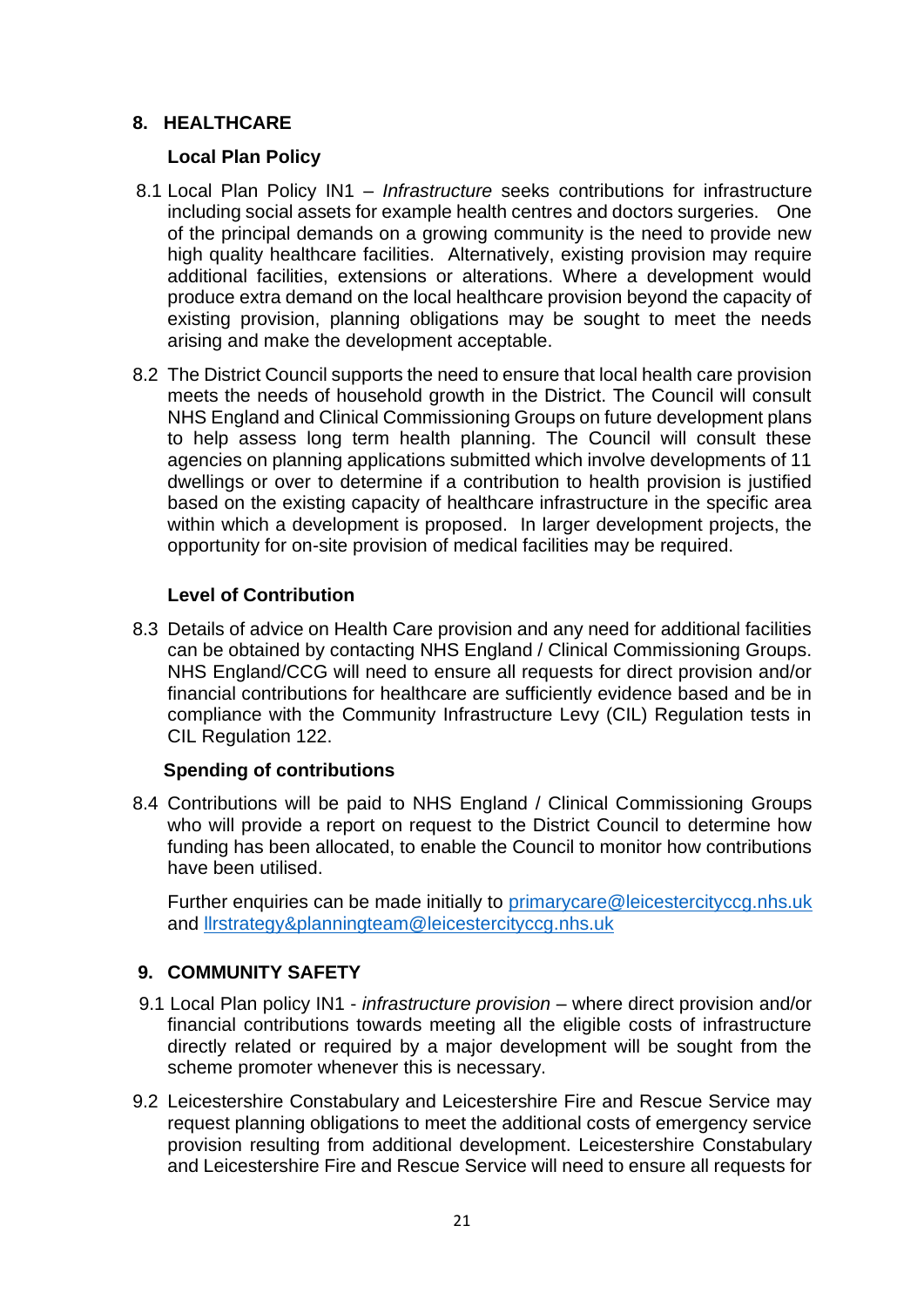direct provision and/or financial contributions are sufficiently evidence based and in compliance with the Community Infrastructure Levy (CIL) Regulation tests in CIL Regulation 122.

- 9.3 Enquiries about the Police planning obligations can be initially directed to Leicestershire Police
- 9.4 Enquires about fire and Rescue contributions can be initially directed to the Fire and rescue Services.

#### **10. HOUSEHOLD WASTE & RECYCLING RECEPTICALS**

- 10.1 Local Plan Policy SC1-*Scraptoft North Strategic Development Area* and Local Plan Policy L1 – *East of Lutterworth Strategic Development Area* sets out requirement for facilities for recycling and waste collection including concealed bin storage.
- 10.2 Effective household waste management is important in developing sustainable communities to ensure that waste production is reduced and recycling is increased.
- 10.3 As a waste collection authority, Harborough District Council is responsible for the collection of household waste. Residential waste is currently collected in two wheeled bins. One for dry recycling (glass, paper, cardboard newspaper etc.) and the other for residual waste. The Council also offers a paid for garden waste collection.
- 10.4 Local Plan Policy IN1 *Infrastructure* seeks contributions for infrastructure including social and physical infrastructure. One of the demands on a growing community is the need to be able to deal with household waste management and in major developments of 10 or more dwellings, the Council will seek and encourage, developers to provide contributions appropriate to provide suitable facilities for recycling and waste collection for example wheelie bins. Where a development would produce extra demand on the local waste management beyond the capacity of existing provision, planning obligations may be sought to meet the needs arising to make the development acceptable.

#### **11. BIODIVERSITY NET GAIN**

- 11.1 One of the adopted Local Plan objectives is to protect, maintain, restore and enhance biodiversity. The Plan also recognises the importance of Green infrastructure for biodiversity. Local Plan Policy GI1 Green infrastructure Networks seeks to support, safeguard and where possible enhance Green Infrastructure. Policy GI5 Biodiversity and geodiversity safeguards nationally and locally designated biodiversity sites and requires development to contribute towards protecting and improving biodiversity. Paragraph 10.7.6 of the Local Plan acknowledges the role that SuDS can play in delivering benefits for biodiversity. Several site allocations policies include requirements for biodiversity enhancements.
- 11.2 In its Environment Bill in the 2019 Spring Statement, the Government announced it would mandate net gains for biodiversity. The Environment Bill seeks to amend the Town & Country Planning Act (TCPA) to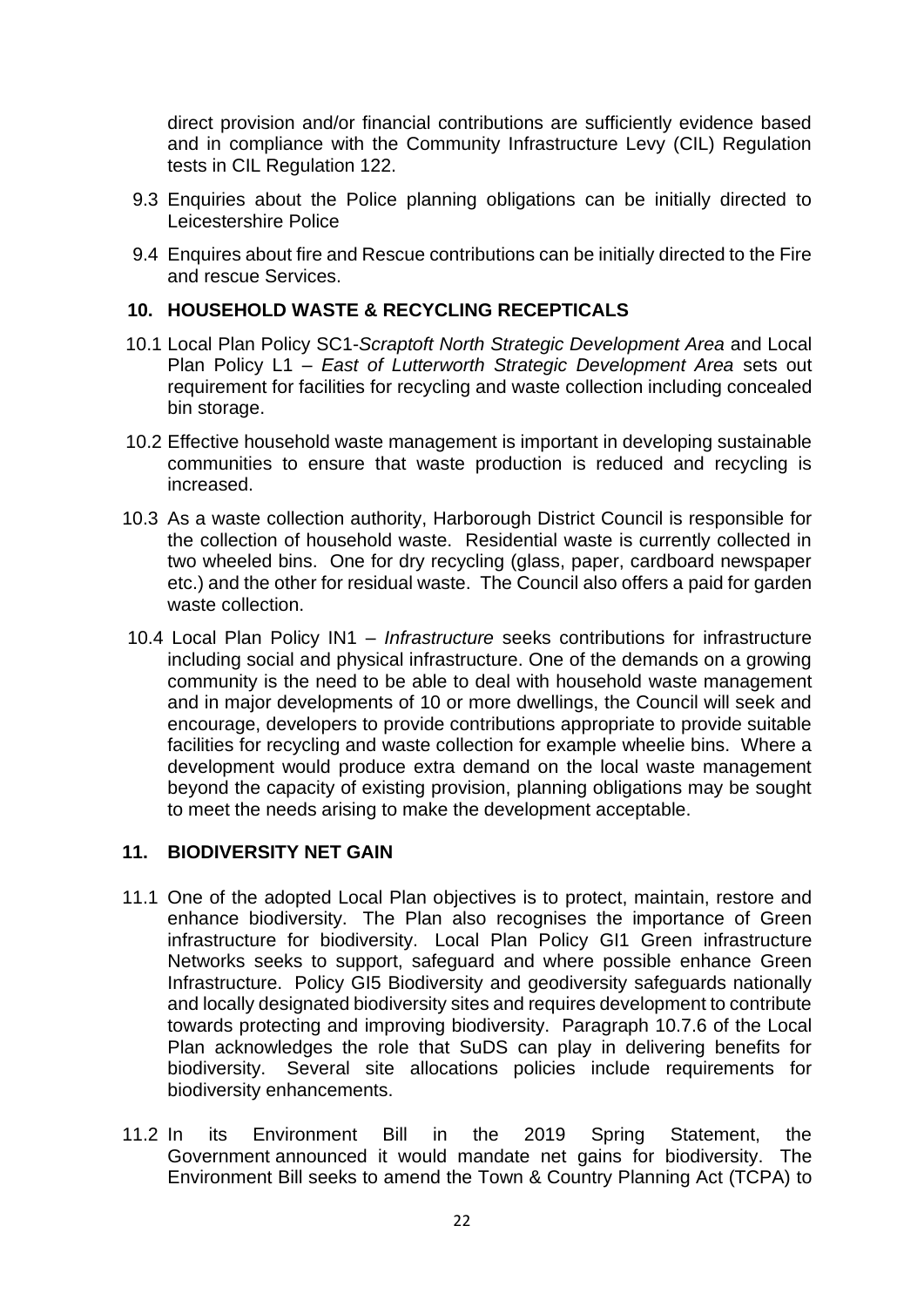make biodiversity net gain mandatory. The **[Environment Bill](https://www.gov.uk/government/publications/environment-bill-2020)** is expected to become law in 2023. Once this occurs applications will need to comply with the National BNG requirements. In the interim, schemes which wish to deliver BNG in advance of the mandatory requirements are positively encouraged.

- 11.3 Biodiversity net gain delivers measurable improvements for biodiversity by creating or enhancing habitats in association with development. Biodiversity net gain can be achieved on-site, off-site or through a combination of on-site and off-site measures.
- 11.4 Paragraphs 179 and 180 ( C ) and 181 and 182 of the NPPF (July 2021) sets out the national policy that planning should provide biodiversity net gains where possible. [Further explanation](https://www.gov.uk/guidance/natural-environment#biodiversity-geodiversity-and-ecosystems) on how this should be done is set out in the [Natural Environment Planning Practice Guidance \(PPG\).](https://www.gov.uk/guidance/natural-environment) Biodiversity net gain is also referred to in the [National Infrastructure Commission's Design](https://nic.org.uk/app/uploads/NIC-Design-Principles.pdf)  [Principles,](https://nic.org.uk/app/uploads/NIC-Design-Principles.pdf) [National Policy Statements](https://infrastructure.planninginspectorate.gov.uk/legislation-and-advice/national-policy-statements/) and the [National design guide,](https://assets.publishing.service.gov.uk/government/uploads/system/uploads/attachment_data/file/962113/National_design_guide.pdf) demonstrating it is an important area of emerging government policy. The Government's [25 Year Environment Plan](https://assets.publishing.service.gov.uk/government/uploads/system/uploads/attachment_data/file/693158/25-year-environment-plan.pdf) sets out the aspiration to mainstream biodiversity net gain in the planning system and move towards approaches that integrate natural capital benefits.
- 11.5 The key components of mandatory BNG are currently set out in the Environment Bill. This includes a requirement for applications to deliver a Minimum 10% BNG. This will be calculated using Biodiversity Metric & approval of net gain plan. Habitat will be secured for at least 30 years via obligations/ conservation covenant and can be delivered on-site, off-site or via statutory biodiversity credits. The mitigation hierarchy will still apply, with avoidance of harm first, then mitigation and only if this is not possible would compensation for biodiversity loss be considered.
- 11.6 The BNG proposals also do not change existing legal environmental and the protection of wildlife.

#### **12 SUSTAINABLE DRAINAGE**

- 12.1 Local Plan Policy CC4 *Sustainable drainage* seeks contributions from all major developments to incorporate sustainable drainage systems (SuDS).
- 12.2 The principle of SUDs is to slow the flow of water from a site retaining rainfall in the various SUDs facilities across a site. A SUDs should be designed with the hydrology of the site. Minor develops should address the opportunity for SUDs in the design and access statement accompanying a planning application.
- 12.3 Leicestershire County Council is the Lead Local Flood Authority (LLFA) and will be consulted on planning applications as the statutory consultee for SUDs schemes in Harborough District.
- 12.4 The County Council will provide advice to the District Council as Local Planning Authority (LPA) has to act. The County Council will prepare appropriate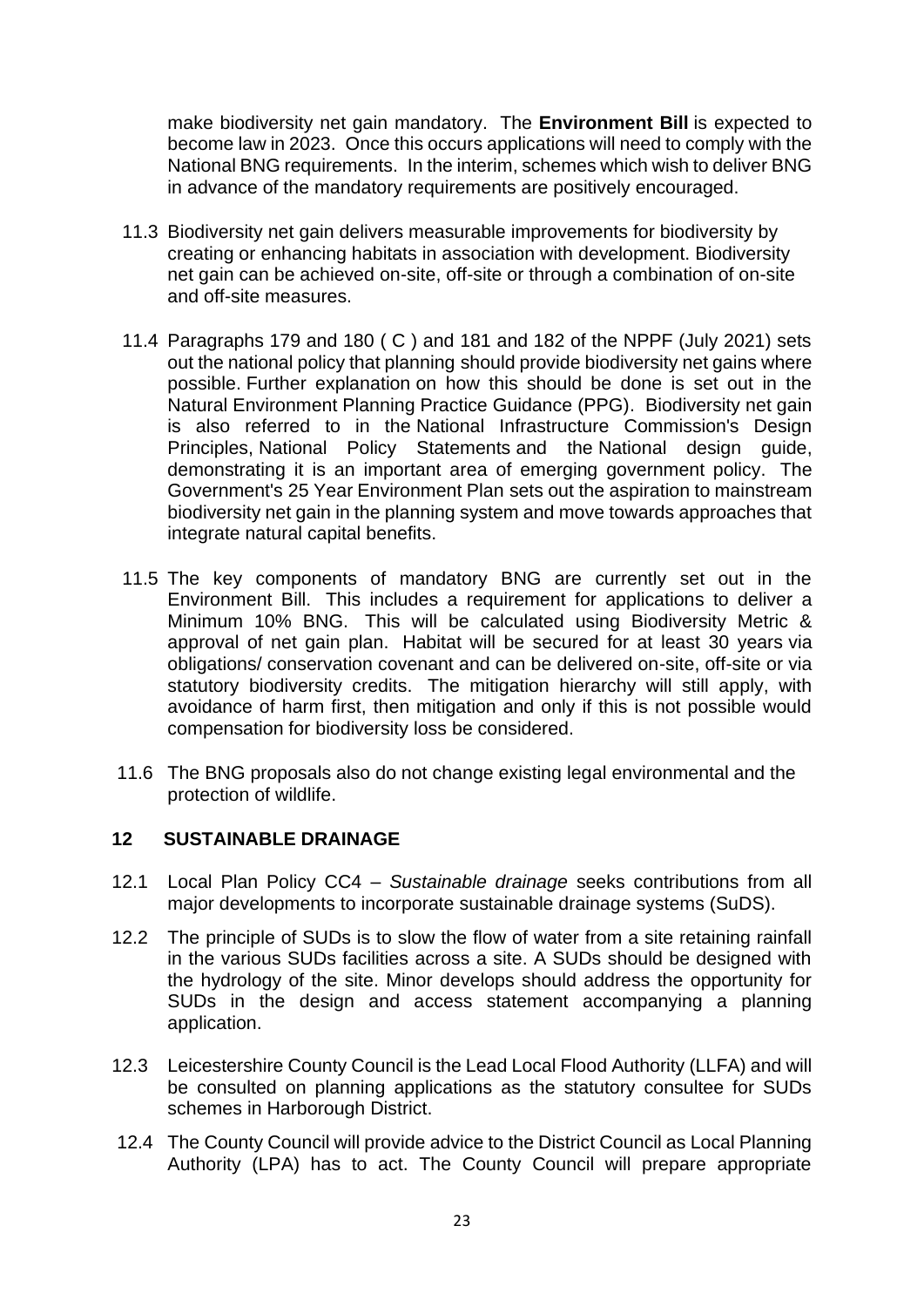planning conditions in its role as Lead Local Flood Authority for the LPA to attach to planning permissions. Planning obligations will be necessary to ensure delivery of the drainage systems if delivered off- site.

- 12.5 The District Council will ensure planning conditions are in place and can be legally upheld for ongoing maintenance, inspection, implementation and enforcement of sustainable urban drainage systems, where appropriate.
- 12.6 Current industry best practice standard is SuDS (C753 The SuDs Manual CIRIA) it is clear that SuDS should manage water quantity (slow the flow), Water Quality (remove contaminants) , Biodiversity (create opportunities for plants and animals to thrive) and Amenity (create areas that can be utilised by people for enjoyment).

# **13 BROADBAND CONNECTIVITY**

- 13.1 Local Plan Policy IN3 *– Electronic Connectivity* requires major developments only to be permitted where adequate broadband infrastructure is to be made available to all residents and/or users of the development. The policy states that major developments should incorporate a bespoke duct network designed and implemented in association with a recognised network provider and where viable a fibre to the premises (FTTP) solution.
- 13.2 Therefore developers should take active steps to incorporate superfast broadband, ideally an FTTP solution, wherever possible. In all cases developers should engage with telecoms providers as early as possible (at the pre-planning phase) to ensure that broadband connectivity will be available to residents as soon as the homes are occupied.

# **14. LEICESTERSHIRE COUNTY COUNCIL SERVICES**

- 14.1 Local Plan Policy IN1 *Infrastructure provision* seeks direct provision and/or financial contributions for infrastructure. Local Plan allocations, for example L1 – East of Lutterworth Strategic Development Area (SDA) and SC1 Scraptoft North Strategic Development Area include specific requirements to provide sites or contributions for education. Policy IN2 – Sustainable Transport require development proposals to have regard to the transport policies of the Local Transport Authority. These are County Council functions and therefore as a local planning authority in its own right it is legally able enter into and enforce a S106 obligations. The County Council will assess its infrastructure needs and make CIL Regulation tests compliant, requests for S106 developer contributions in relation to the following services:
	- Adult social care and health;
	- Civic amenity/waste management;
	- Education;
	- Economic growth;
	- Highways & transportation;
	- Library service;
	- Sports and recreation: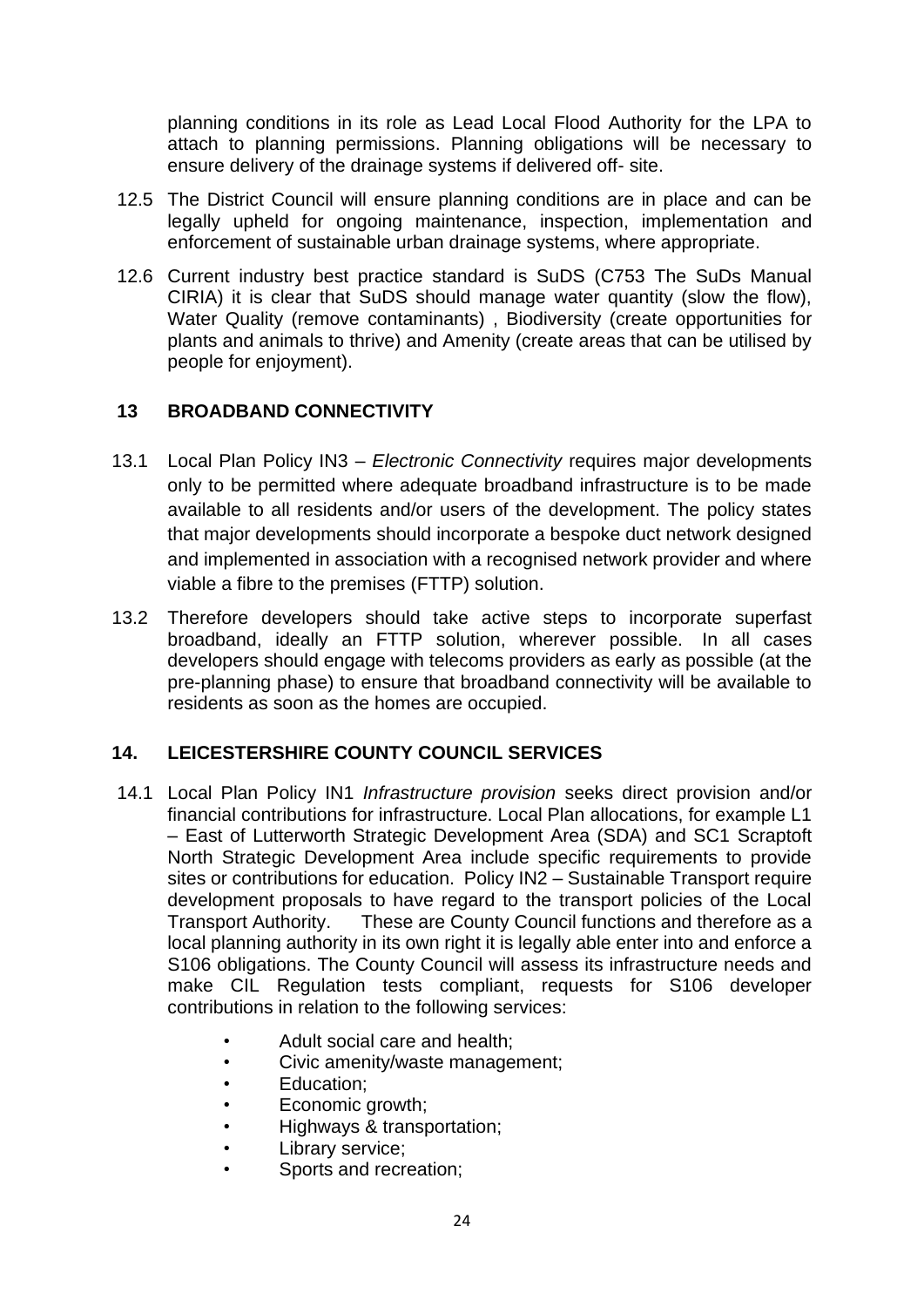- Community safety; and
- Public health.
- 14.2 The [Leicestershire Planning Obligations Policy](http://www.leics.gov.uk/lpop_version_4_final.pdf) (link here) was adopted by the County Council in July 2019 to sets out the County Council's approach to planning obligations. The document explains the level and type of infrastructure which would be expected to address the impacts of development in order to make it acceptable in planning terms and sets out the standard requirements the County Council may seek in order to mitigate the impacts of new development.
- 14.3 Enquiries about the County Council planning obligations can be directed to their planning obligations team by email [planningcontrol@leics.gov.uk](mailto:planningcontrol@leics.gov.uk)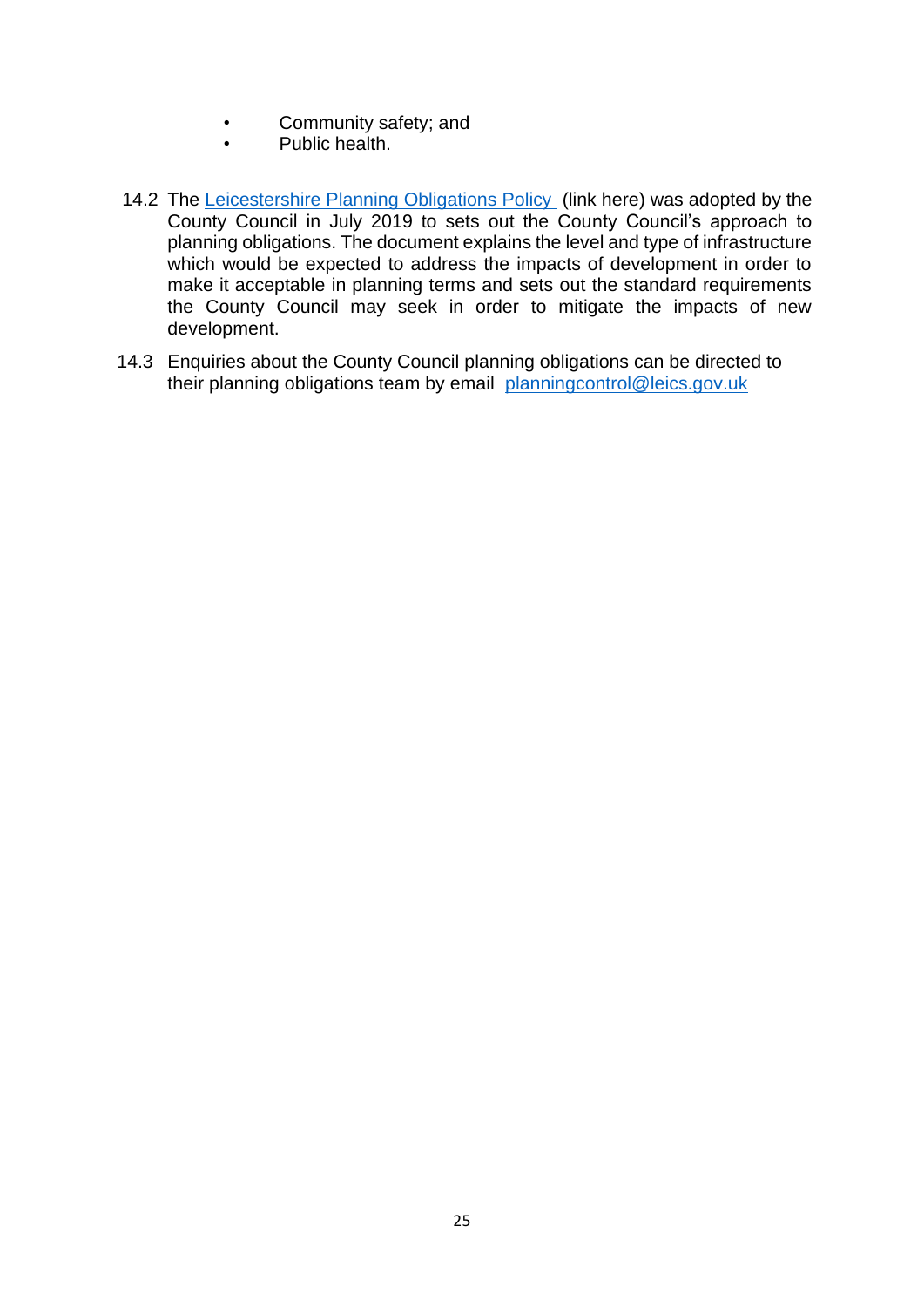# **ANNEX 1 : DRAFT PROPOSED INDEMNITY AGREEMENT**

Dated 2021

# HARBOROUGH DISTRICT COUNCIL

AND

[ ]

 RECEIPT FOR MONIES ARISING UNDER PLANNING AGREEMENT Pursuant to Section 106 of the Town and County Planning Act 1990

Relating to [Development Site]

**Harborough District Council**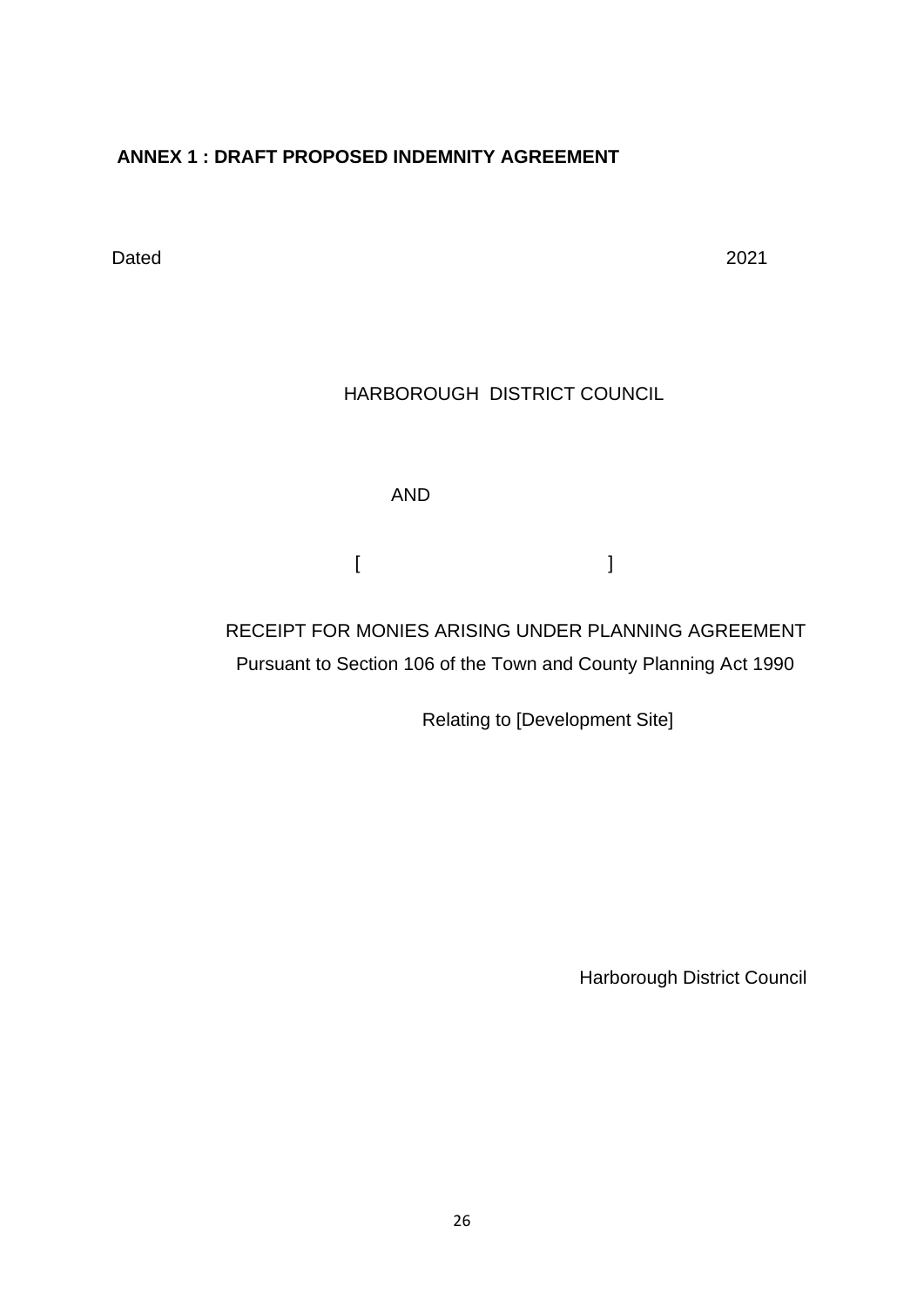**THIS AGREEMENT** is made on the [ *insert date as number*] day of [ *insert month*] Two Thousand and Twenty

#### **BETWEE**N:

- 1. **THE DISTRICT COUNCIL OF HARBOROUGH** of The Symington Building, Adam and Eve Street Market Harborough Leicestershire LE16 7AG (''the District Council'')
- 2. [ *insert name and address of the Recipient .* ] ('*'the Recipient''*)

## **RECITALS**

- A. Planning permission was sought from the District Council to carry out the development of [*inser*t *the description of the development]* and [*insert the address of the site/land]*
- B. The District Council is the Local Planning Authority for the purposes of the Town and Country Planning Act 1990 (As Amended) for the District of Harborough within which the Application Land/Site is situated
- C. On [*insert date*] the District Council resolved to grant planning permission in accordance with the planning application ref no. and subject to planning conditions and a Section 106 Planning Agreement/Unilateral Undertaking dated [*insert date*] (''the Deed'')
- D. The Recipient [*insert name & address*] is in receipt of the [*name the contribution e.g. Health Contribution or police contribution*] which amounts to *[£ insert figure and also describe in words and state if inclusive of indexation*] and is for [ *insert the purpose/use of the contribution e.g. for the provision of and improvement of health facilities at Bushby Surgery]*
- E. The parties have agreed to enter this indemnity agreement with the intention that the obligations/covenants contained herein may be enforced by the District Council against the Recipient and their respective successors in title, where necessary.

#### **THE DISTRICT COUNCIL COVENANTS**

In accordance with [*insert the relevant clause nos.*] of the [Section 106 planning agreement dated **in the set of the set of the set of the set of the set of the set of the set of the s** 

The District Council will serve written notice to [*insert name and address of the recipient* ] . which *:-*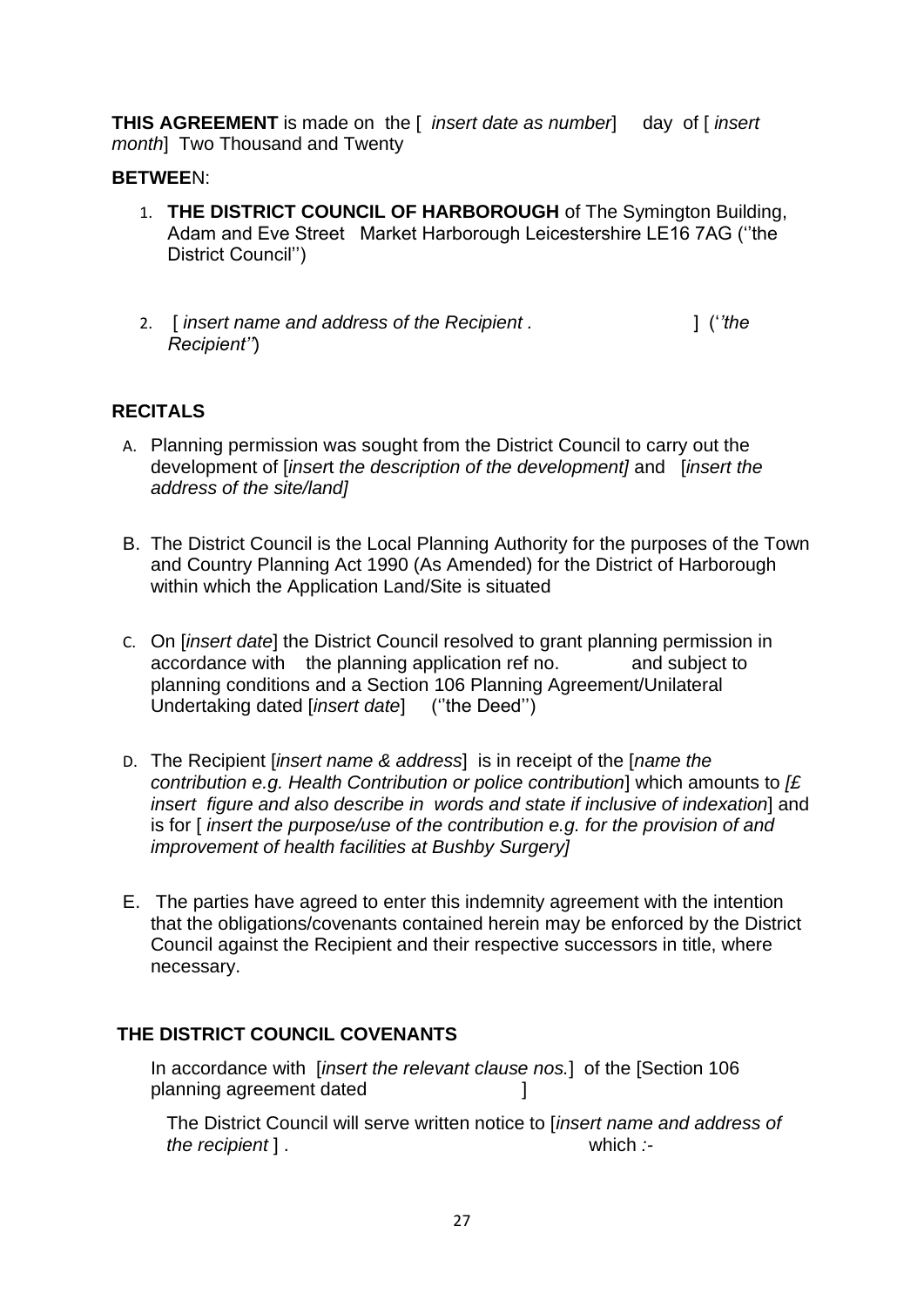- a) Advises the [Recipient] that the Deed has been entered into and that it contains an obligation on the Owner to pay the [type of *contribution*]
- b) Advises the [*recipien*t] of the purpose of the [*type of contribution*] as set out in the Deed
- c) Advises the [*recipient*] of the amount of the *[type of contribution*] and each tranche there-of together with details of the trigger dates for payment and
- d) Requests confirmation from the [*recipient*] as to which of them the Council should pay the contribution to in accordance with the Deed
- e) The District Council covenants with the Owner to pay the *Contribution* to the *[relevant recipient]*

#### **THE RECIPIENT COVENANTS**

The Recipient to provide a written undertaking for the benefit of the District Council and the Owner that it will:-

a) apply the [ *Contribution]* in accordance with the purposes set out in the Deed

b) provide full details of the expenditure of the [ *Contribution]* on demand to the District Council or the Owner PROVIDED that no such demand shall be made before the expiry of three years from the date of receipt of the [ *Contribution*] by the District Council and such demands shall not be made more frequently than once a quarter thereafter and

c) return any unspent or uncommitted part of the *[ Contribution*] (*with any required interest at the Bank of England Base rate from time to time that has accrued thereon in the period from the date of receipt by the District Council to the date of repayment*) to the District Council after expiry of five years from the date of receipt of the Health Contribution by the District Council regardless of when the same was paid to the relevant Health Body.

d) to co-operate fully and to provide such information as is reasonably requested by the District Council in the event that repayment of the [ *Contribution*] is sought by the Owner under the terms of the Deed and

e) to notify the District Council immediately in writing of any instances of fraud or misappropriation of the *[ Contribution]* and

f) to indemnify the District Council in respect of all claims made against the District Council for repayment of the [ *Contribution]* including (but not limited to) legal costs and interest awarded against the District Council arising from the repayment of the [ *Contribution*].